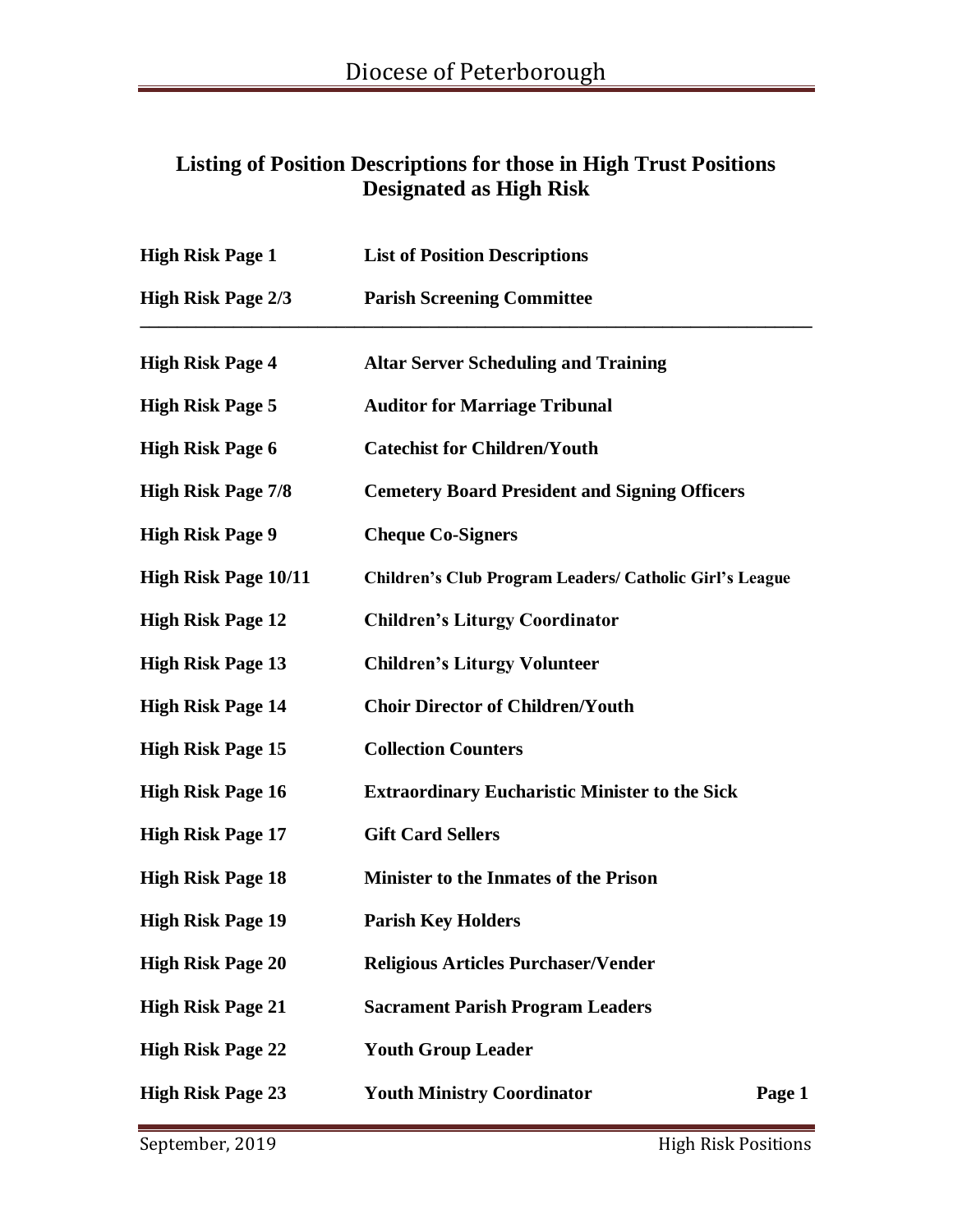| Name of Group/ Ministry            | <b>Parish Screening Committee</b>                                                                                                                                                                                                                                                                                                                                                                                                                                                                                                                                                                                                                                                                                                                                                                                                                                                                                                                                                                                                                                                                      |
|------------------------------------|--------------------------------------------------------------------------------------------------------------------------------------------------------------------------------------------------------------------------------------------------------------------------------------------------------------------------------------------------------------------------------------------------------------------------------------------------------------------------------------------------------------------------------------------------------------------------------------------------------------------------------------------------------------------------------------------------------------------------------------------------------------------------------------------------------------------------------------------------------------------------------------------------------------------------------------------------------------------------------------------------------------------------------------------------------------------------------------------------------|
| Accountability                     | Pastor and Bishop                                                                                                                                                                                                                                                                                                                                                                                                                                                                                                                                                                                                                                                                                                                                                                                                                                                                                                                                                                                                                                                                                      |
| Purpose of Ministry                | To assist the pastor in implementing the Diocesan Screening Initiative in their<br>parishes.<br>The purpose of the Volunteer Screening Initiative is to ensure the safety of all<br>vulnerable people to whom we minister and to safeguard the integrity of our<br>volunteers and the parish.                                                                                                                                                                                                                                                                                                                                                                                                                                                                                                                                                                                                                                                                                                                                                                                                          |
| Participant Group                  | Parish Volunteers                                                                                                                                                                                                                                                                                                                                                                                                                                                                                                                                                                                                                                                                                                                                                                                                                                                                                                                                                                                                                                                                                      |
| Activities and<br>Responsibilities | to learn the diocesan policies and the procedures for screening<br>٠<br>volunteers, initiate the screening process as per the procedures in the<br>manual<br>determine the level of risk in each ministry and suggest ways of reducing<br>٠<br>them when feasible<br>with the ministry leaders, review position descriptions<br>ensure that each person completes a Volunteer Information Form,<br>٠<br>conduct and document interviews, follow up on references and police<br>records checks,<br>with the pastor ensure the proper storage of all documentation of<br>٠<br>screening records and files<br>provide training for or implement the ongoing screening measures and<br>dismissal policies, provide support where needed<br>address any problems that arise from the evaluations and participant<br>follow-ups<br>keep the pastor and the Diocesan Screening Committee informed of the<br>parish progress, complete the annual parish progress report (format to be<br>developed)<br>keep the manual updated and attend all training sessions and workshops<br>٠<br>provided by the Diocese |
| <b>Skills and Qualifications</b>   | A practicing Catholic                                                                                                                                                                                                                                                                                                                                                                                                                                                                                                                                                                                                                                                                                                                                                                                                                                                                                                                                                                                                                                                                                  |
| Required                           | Responsible, trustworthy, reliable and flexible                                                                                                                                                                                                                                                                                                                                                                                                                                                                                                                                                                                                                                                                                                                                                                                                                                                                                                                                                                                                                                                        |
|                                    | Skilled at organizing, interviewing and listening                                                                                                                                                                                                                                                                                                                                                                                                                                                                                                                                                                                                                                                                                                                                                                                                                                                                                                                                                                                                                                                      |
|                                    | Able to maintain confidentiality                                                                                                                                                                                                                                                                                                                                                                                                                                                                                                                                                                                                                                                                                                                                                                                                                                                                                                                                                                                                                                                                       |
|                                    | Works well within a team structure                                                                                                                                                                                                                                                                                                                                                                                                                                                                                                                                                                                                                                                                                                                                                                                                                                                                                                                                                                                                                                                                     |
|                                    | Some volunteer experience                                                                                                                                                                                                                                                                                                                                                                                                                                                                                                                                                                                                                                                                                                                                                                                                                                                                                                                                                                                                                                                                              |
| Time Commitment                    | Approximately 10 hours per month to begin the process, later approximately<br>4 hours per month                                                                                                                                                                                                                                                                                                                                                                                                                                                                                                                                                                                                                                                                                                                                                                                                                                                                                                                                                                                                        |
| Duration                           | Two years, renewable                                                                                                                                                                                                                                                                                                                                                                                                                                                                                                                                                                                                                                                                                                                                                                                                                                                                                                                                                                                                                                                                                   |
| Orientation                        | Orientation and training provided by the Diocesan Screening Team.                                                                                                                                                                                                                                                                                                                                                                                                                                                                                                                                                                                                                                                                                                                                                                                                                                                                                                                                                                                                                                      |
| Training                           | The Diocesan Screening Coordinator and past and present members are to<br>help train new members                                                                                                                                                                                                                                                                                                                                                                                                                                                                                                                                                                                                                                                                                                                                                                                                                                                                                                                                                                                                       |
| Support<br>Supervision             | The Diocesan Screening Committee and the pastor provide ongoing support<br>The Parish Screening committee is directly responsible to the pastor and or<br>parish team.                                                                                                                                                                                                                                                                                                                                                                                                                                                                                                                                                                                                                                                                                                                                                                                                                                                                                                                                 |
|                                    | Page 2                                                                                                                                                                                                                                                                                                                                                                                                                                                                                                                                                                                                                                                                                                                                                                                                                                                                                                                                                                                                                                                                                                 |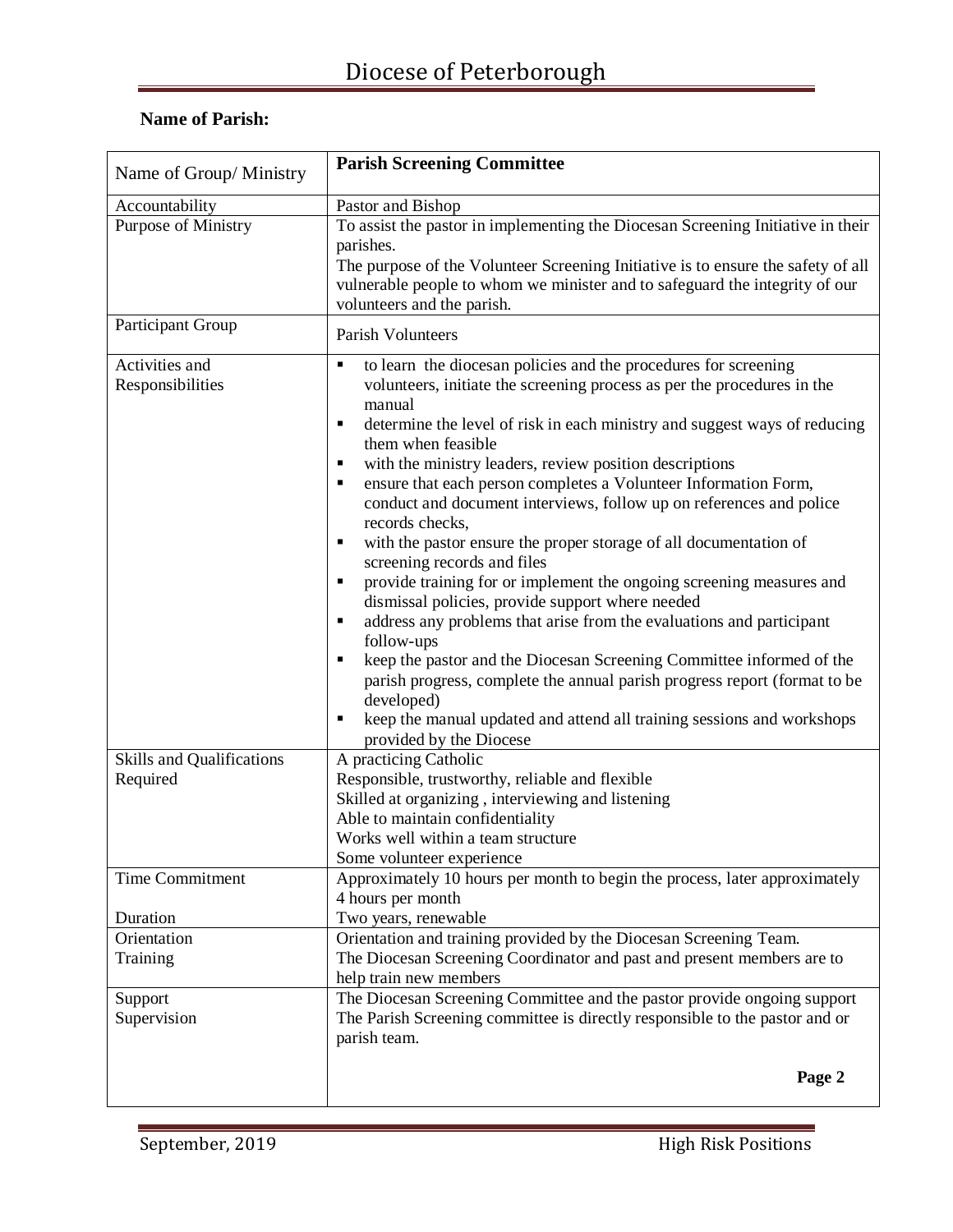| Evaluation                 | Evaluation of the Parish Screening Committee is the responsibility of the<br>pastor.<br>The Diocesan Screening Committee in consultation with the pastor is<br>responsible for evaluating the Volunteer Screening Initiative. |
|----------------------------|-------------------------------------------------------------------------------------------------------------------------------------------------------------------------------------------------------------------------------|
| Risk Assessment            | <b>High Risk</b>                                                                                                                                                                                                              |
| <b>Screening Procedure</b> | Provide a Position Description form<br>Fill out pre-printed yellow form Pages 1-4<br>Interview<br>Reference checks<br>Police records check<br>Orientation and training<br>Supervisory checks and evaluations                  |

| Pastor: |  |  |
|---------|--|--|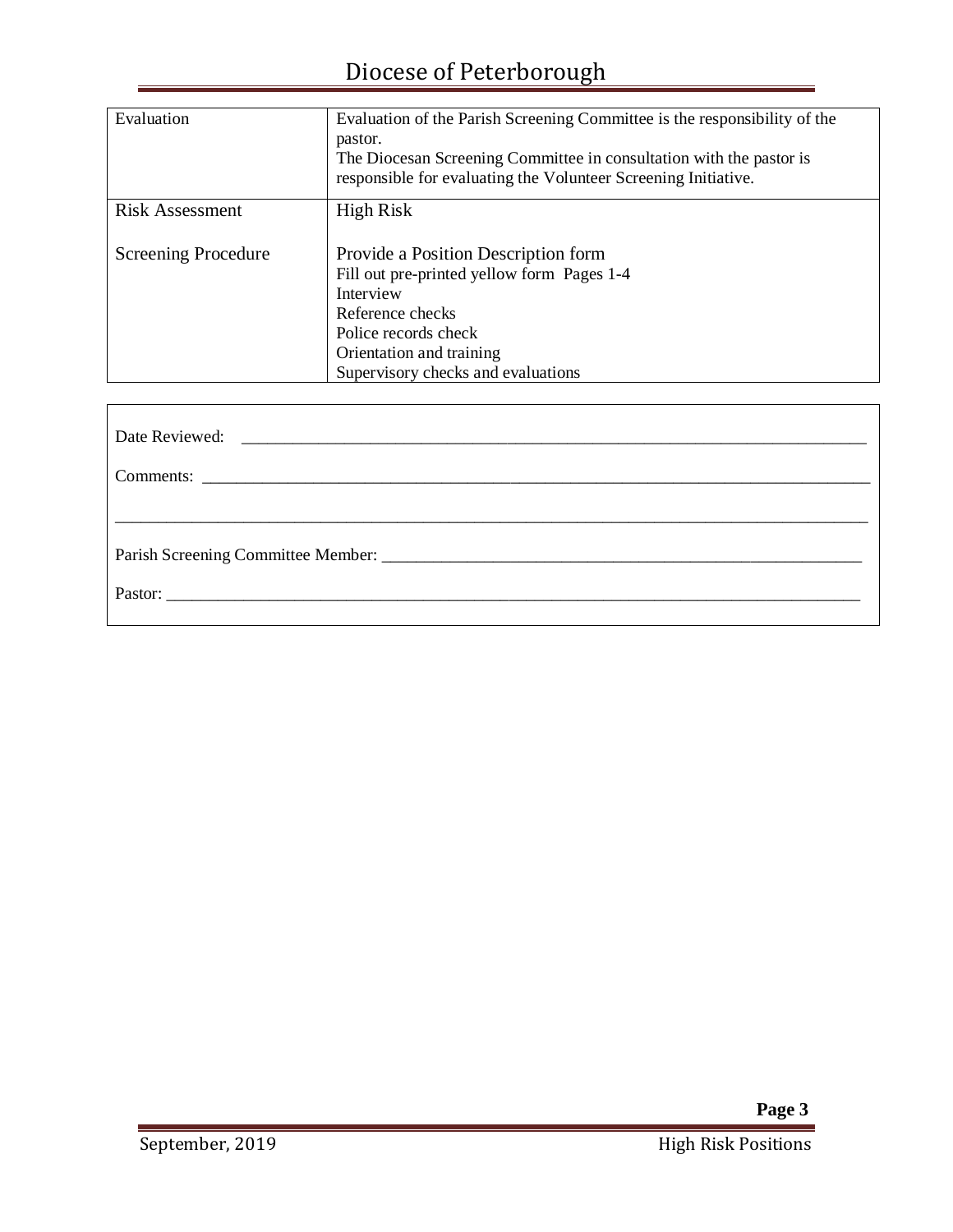| Name of Group/ Ministry          | <b>Altar Server Scheduling and Training</b>                           |
|----------------------------------|-----------------------------------------------------------------------|
| Accountability                   | Pastor/Parish Team                                                    |
|                                  |                                                                       |
| <b>Purpose of Ministry</b>       | Train and schedule Altar servers to assist at liturgical celebrations |
|                                  |                                                                       |
| <b>Participant Group</b>         | Altar servers ages 9 and up                                           |
| Activities and                   | Train new members                                                     |
| Responsibilities                 | Prepare and distribute schedules                                      |
|                                  | Facilitate yearly workshop                                            |
|                                  | Plan and attend appreciation activities                               |
| <b>Skills and Qualifications</b> | Knowledge and understanding of the order of Mass                      |
| Required                         | Dependability                                                         |
|                                  | Good communication, interpersonal and organizational skills           |
|                                  |                                                                       |
| <b>Time Commitment</b>           | Time required to prepare and distribute a schedule semi-annually      |
|                                  | One-hour training sessions, 3 times a year or as required             |
| Duration                         | 2-year term, renewable                                                |
| Orientation                      | Provided by pastor                                                    |
| Training                         | Provided by pastor                                                    |
|                                  |                                                                       |
| Support                          | Parish Team                                                           |
| Supervision                      | Pastor                                                                |
| Evaluation                       | Review annually                                                       |
| <b>Risk Assessment</b>           | <b>High Risk</b>                                                      |
|                                  |                                                                       |
| <b>Screening Procedure</b>       | Provide a position description form                                   |
|                                  | Fill out pre-printed yellow form Pages 1-4                            |
|                                  | Interview                                                             |
|                                  | Reference checks                                                      |
|                                  | Police records Check                                                  |
|                                  | Orientation and training                                              |
|                                  | Supervisory checks and evaluations                                    |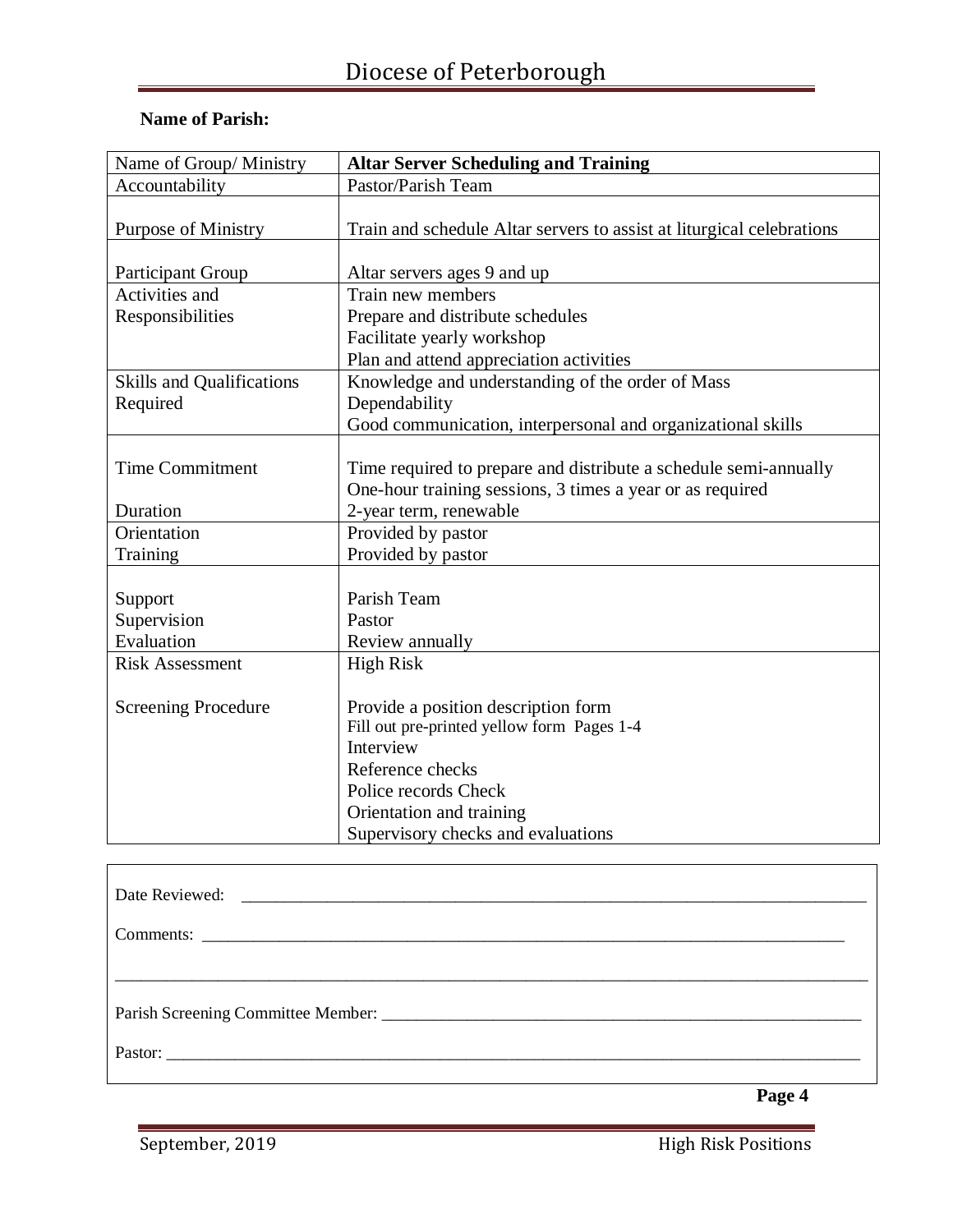| Name of Group/Ministry           | <b>Auditor for Marriage Tribunal</b>                              |
|----------------------------------|-------------------------------------------------------------------|
|                                  |                                                                   |
| Accountability                   | Diocesan Tribunal Office and Parish Priest                        |
|                                  | To take information from witnesses for a person who has requested |
| <b>Purpose of Ministry</b>       | an annulment.                                                     |
|                                  | Anyone who has knowledge of the marriage and agrees to be a       |
| <b>Participant Group</b>         | witness                                                           |
| Activities and                   | Schedule interviews with witnesses as soon as possible            |
| Responsibilities                 | Tape the interview                                                |
|                                  | Mail the tapes back to the Diocesan Tribunal Office               |
| <b>Skills and Qualifications</b> | Good interview skills                                             |
| Required                         | Good communication, interpersonal and organizational skills       |
|                                  | Able to delve into sensitive issues                               |
|                                  | Maintain confidentiality                                          |
| <b>Time Commitment</b>           | Interviews as requested by the Diocesan Tribunal Office           |
|                                  | Approximately 1-2 hours in length                                 |
| Duration                         | Not applicable                                                    |
| Orientation                      | Orientation and workshops provided by the Diocesan Tribunal       |
| Training                         | Office                                                            |
| Support                          | On-going support by the Tribunal Office and the Parish Priest     |
| Supervision                      | Follow-up by Tribunal Office                                      |
| Evaluation                       | Diocesan Tribunal Office                                          |
| <b>Risk Assessment</b>           | <b>High Risk</b>                                                  |
|                                  |                                                                   |
| <b>Screening Procedure</b>       | Provide a Position Description Form                               |
|                                  | Fill out pre-printed yellow form Pages 1-4                        |
|                                  | Interview                                                         |
|                                  | <b>Reference Checks</b>                                           |
|                                  | Police records check                                              |
|                                  | <b>Supervisory Checks and Evaluations</b>                         |

| Pastor: |  |
|---------|--|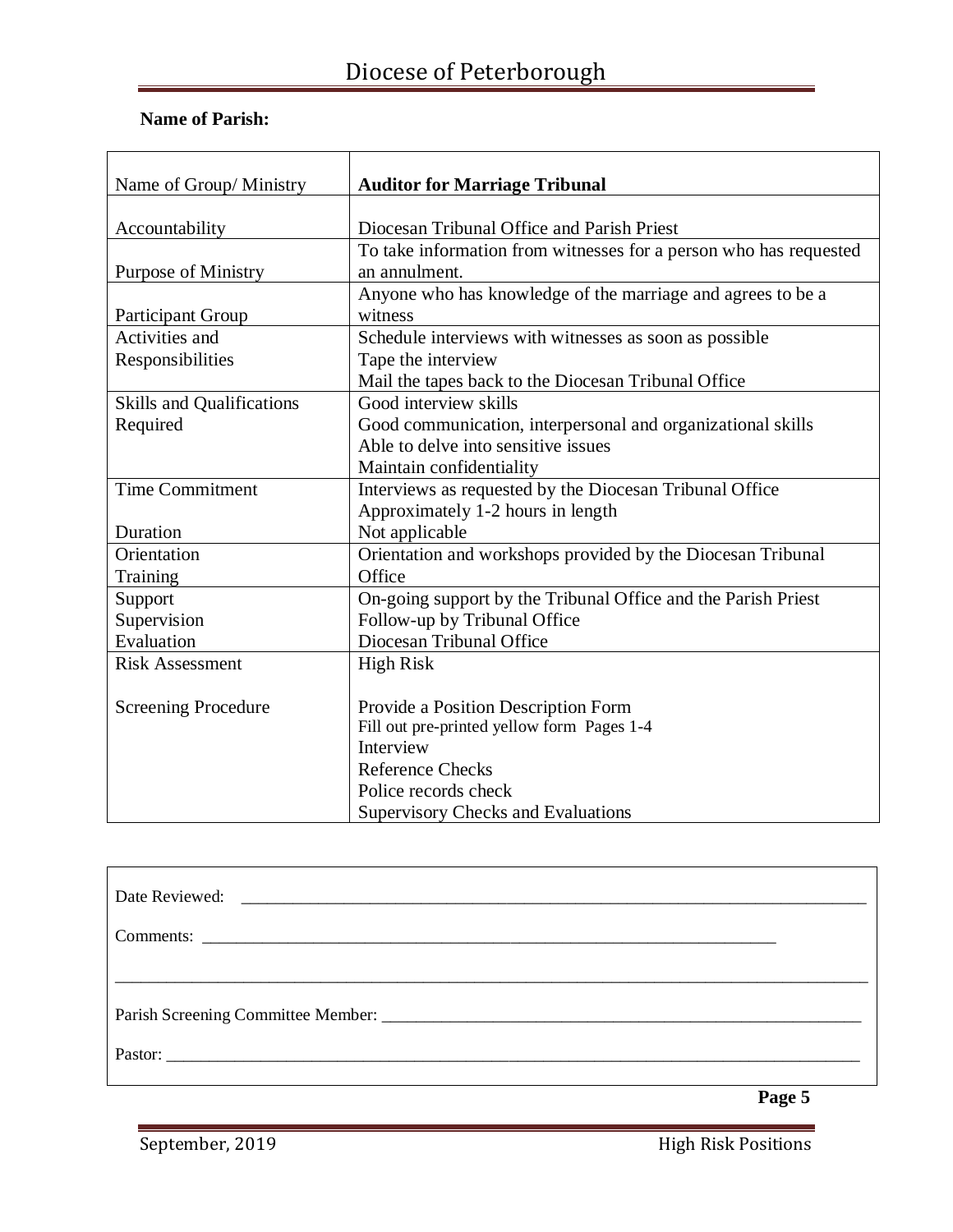### **Name of Parish:**

| Name of Group/ Ministry          | <b>Catechist for Children/Youth</b>                             |
|----------------------------------|-----------------------------------------------------------------|
|                                  |                                                                 |
| Accountability                   | Pastor /Parish team and coordinator                             |
|                                  |                                                                 |
| <b>Purpose of Ministry</b>       | Provide children and youth with cate chetical instruction       |
| <b>Participant Group</b>         | Children and youth: ages 6-14                                   |
| Activities and                   | Grade by grade presentation of Catholic teaching in a classroom |
| Responsibilities                 | setting                                                         |
|                                  | Sacramental preparation                                         |
|                                  | Plan and implement parish program                               |
|                                  | Follow schedule and inform coordinator if unable to attend      |
| <b>Skills and Qualifications</b> | Baptized, practicing Catholic                                   |
| Required                         | Work well with children                                         |
|                                  | Good communication, interpersonal and organizational skills     |
|                                  | Imaginative and creative                                        |
| <b>Time Commitment</b>           | 2 hours per week                                                |
| Duration                         | 2-year term, renewable                                          |
| Orientation                      | Provided by parish team and coordinator                         |
| Training                         | Periodic ongoing training provided by coordinator               |
| Support                          | Pastor/Parish team and coordinator                              |
| Supervision                      | Periodic visits by parish team and /or coordinator              |
| Evaluation                       | Review annually                                                 |
| <b>Risk Assessment</b>           | <b>High Risk</b>                                                |
| <b>Screening Procedure</b>       | Provide a position description form                             |
|                                  | Fill out pre-printed yellow form Pages 1-4                      |
|                                  | Interview                                                       |
|                                  | Reference checks                                                |
|                                  | Police records Check                                            |
|                                  | Orientation and training                                        |
|                                  | Supervisory checks and evaluations                              |

| Date Reviewed: |  |  |
|----------------|--|--|
|                |  |  |
|                |  |  |
|                |  |  |
|                |  |  |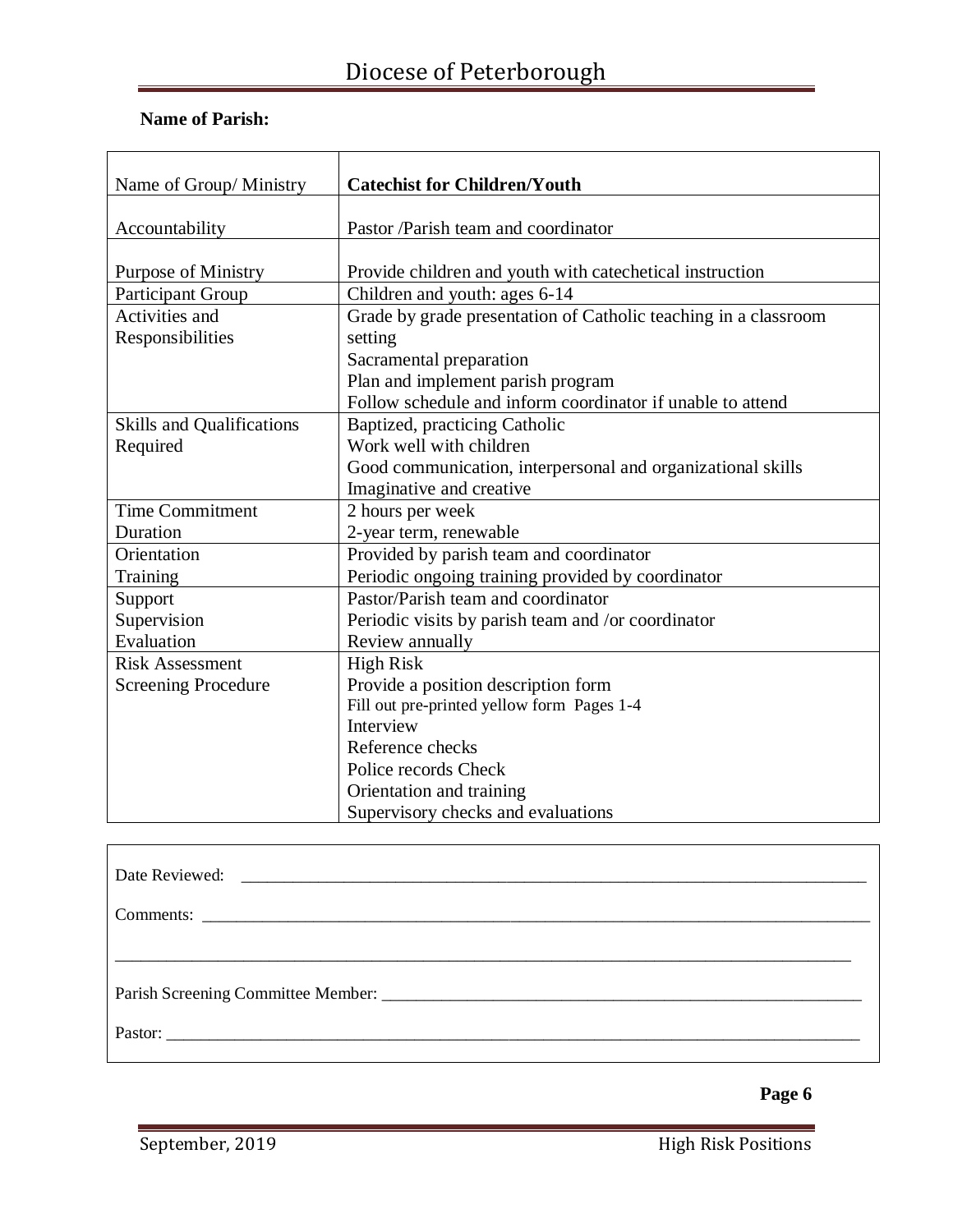| Name of Group/ Ministry            | <b>Cemetery Board</b>                                                                                                                                                                                                                                                                                                                                                                                                                                                                                                                                                                                                                                                                                                                    |
|------------------------------------|------------------------------------------------------------------------------------------------------------------------------------------------------------------------------------------------------------------------------------------------------------------------------------------------------------------------------------------------------------------------------------------------------------------------------------------------------------------------------------------------------------------------------------------------------------------------------------------------------------------------------------------------------------------------------------------------------------------------------------------|
| Accountability                     | Pastor, Parishioners, Estates of those interred                                                                                                                                                                                                                                                                                                                                                                                                                                                                                                                                                                                                                                                                                          |
| <b>Purpose of Ministry</b>         | To ensure ongoing quality care for the church cemetery<br>To provide ongoing safety and security by adhering to the appropriate<br>guidelines and regulations.                                                                                                                                                                                                                                                                                                                                                                                                                                                                                                                                                                           |
| Participant Group                  | Parishioners and people involved in interment                                                                                                                                                                                                                                                                                                                                                                                                                                                                                                                                                                                                                                                                                            |
| Activities and<br>Responsibilities | President/Vice President<br>Liaise with the Pastor<br>Be knowledgeable about and follow the Cemetery Act, Diocesan<br>policies, procedures and provincial rules and regulations regarding<br>cemetery security, safety and internment.<br>Plan arrange and chair Cemetery Board meeting a minimum of twice<br>annually as needed.                                                                                                                                                                                                                                                                                                                                                                                                        |
|                                    | Work with the Cemetery Board to:<br>1. Organize fundraising events to cover cemetery expenses as<br>needed<br>2. Make decisions regarding maintenance and repair of<br>tombstones, perimeter fences and entries; grounds keeping,<br>etc.<br>3. Determine the price of new cemetery plots<br>4. Organize the annual prayer meeting in the cemetery<br>5. Work with the caretaker to ensure that the cemetery is in<br>compliance with the rules and regulations of the Cemetery Act<br>and any other regulations that affect it                                                                                                                                                                                                          |
|                                    | <b>Secretary Treasurer</b><br><b>Attend all Board Meetings</b><br>Record minutes of all meetings<br>Prepare financial reports for each meeting<br>Complete forms for new plots and the annual government tax finance<br>forms<br>Send and receive acknowledgement letters for donations<br>Pay expenses of the Cemetery Board<br>Participation in a; discussions and activities related to:<br>1. Cemetery cleanup<br>2. Fundraising events to cover the cemetery expenses<br>3. Decisions regarding maintenance and repair of tombstones<br>4. Decisions concerning perimeter fencing and entries; grounds<br>keeping, etc.<br>5. Setting the price of new cemetery plots<br>Organizing the annual prayer meeting in the cemetery<br>6. |
|                                    | Page 7                                                                                                                                                                                                                                                                                                                                                                                                                                                                                                                                                                                                                                                                                                                                   |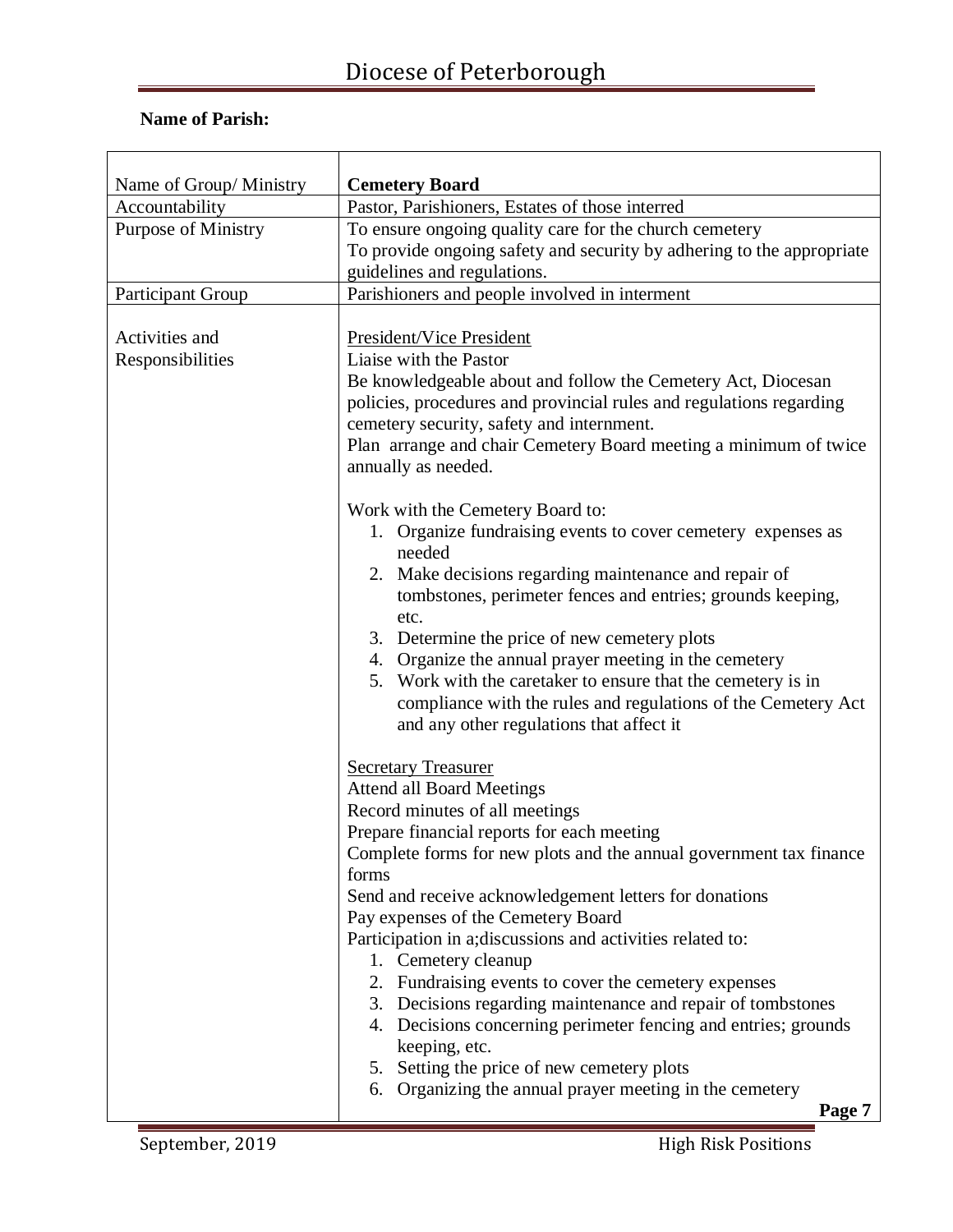| <b>Skills and Qualifications</b> | A member of the parish community                                    |
|----------------------------------|---------------------------------------------------------------------|
|                                  | Interest in church community heritage and the governing regulations |
|                                  | Able to communicate and organize effectively                        |
|                                  | Dependable and able to maintain confidentiality                     |
|                                  | Able to work as part of a team                                      |
| Time commitment                  | 3 to 4 hours per month, more at times of special events             |
| Duration                         | 2-year term, renewable                                              |
| Orientation                      | Provided by the Pastor and the Regulatory Guidelines                |
| Training                         | Following appointment                                               |
| Support                          | For Secretary Treasurer, Pastor and President                       |
| Supervision                      | For President, Pastor                                               |
| Evaluation                       | By Pastor President annually                                        |
| <b>Risk Assessment</b>           | High for President and Signing Officers                             |
| <b>Screening Procedures</b>      | Low for other Board Members                                         |
|                                  | Provide a volunteer position description form                       |
|                                  | Fill out pre-printed yellow form Pages 1-4                          |
|                                  | Interview                                                           |
|                                  | References checked                                                  |
|                                  | Police Check for President/Vice President/Secretary Treasurer       |
|                                  | Orientation and training                                            |
|                                  | Supervisory checks                                                  |
|                                  |                                                                     |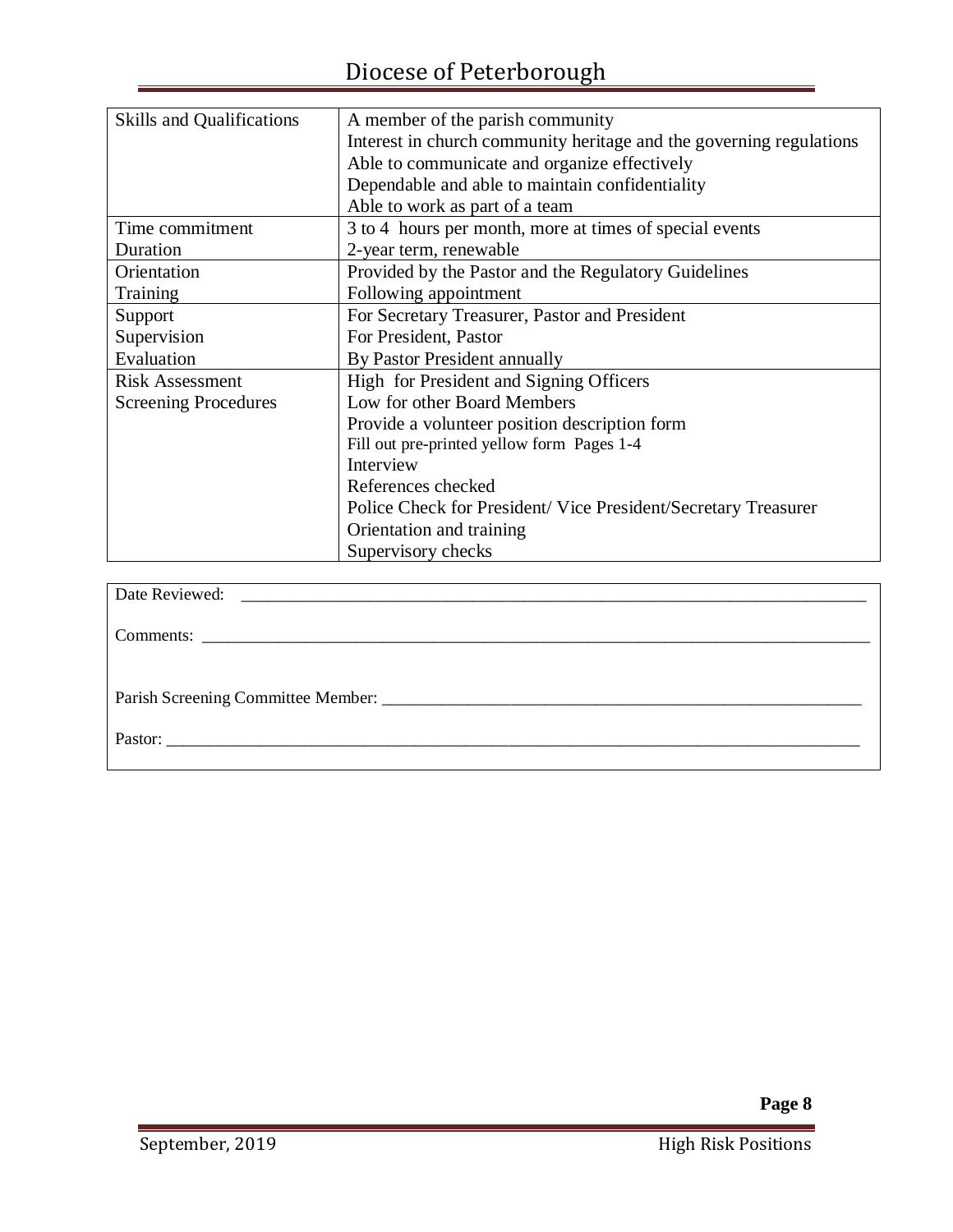| Name of Group/ Ministry          | <b>Cheque Co-Signer</b>                                             |
|----------------------------------|---------------------------------------------------------------------|
| Accountability                   | Pastor                                                              |
| <b>Purpose of Ministry</b>       | To co-sign parish cheques with the pastor                           |
| <b>Participant Group</b>         | Parish                                                              |
| Activities and                   | To monitor all invoices                                             |
| Responsibilities                 | To co-sign all checks with the pastor                               |
| <b>Skills and Qualifications</b> | Knowledge of basic accounting                                       |
| Required                         | Some experience in business management                              |
|                                  | Honesty and high level of confidentiality                           |
| Time commitment                  | Up to 1-hour biweekly, as per schedule                              |
| Duration                         | 2-year term, renewable                                              |
| Orientation                      | Provided by the pastor and diocesan guidelines                      |
| Training                         |                                                                     |
| Support                          | Pastor and Parish Finances Committee and Office of Temporal Affairs |
| Supervision                      | <b>Pastor and Parish Finances Committee</b>                         |
| Evaluation                       | <b>Pastor and Parish Finances Committee</b>                         |
| <b>Risk Assessment</b>           | <b>High Risk</b>                                                    |
|                                  |                                                                     |
| <b>Screening Procedures</b>      | Provide a volunteer position description form                       |
|                                  | Fill out Form 6.1010 Pages 1-4                                      |
|                                  | Interview                                                           |
|                                  | Reference checks                                                    |
|                                  | Police records check                                                |
|                                  | Orientation and training                                            |
|                                  | Supervisory checks and evaluations                                  |

| Pastor: |  |  |
|---------|--|--|
|         |  |  |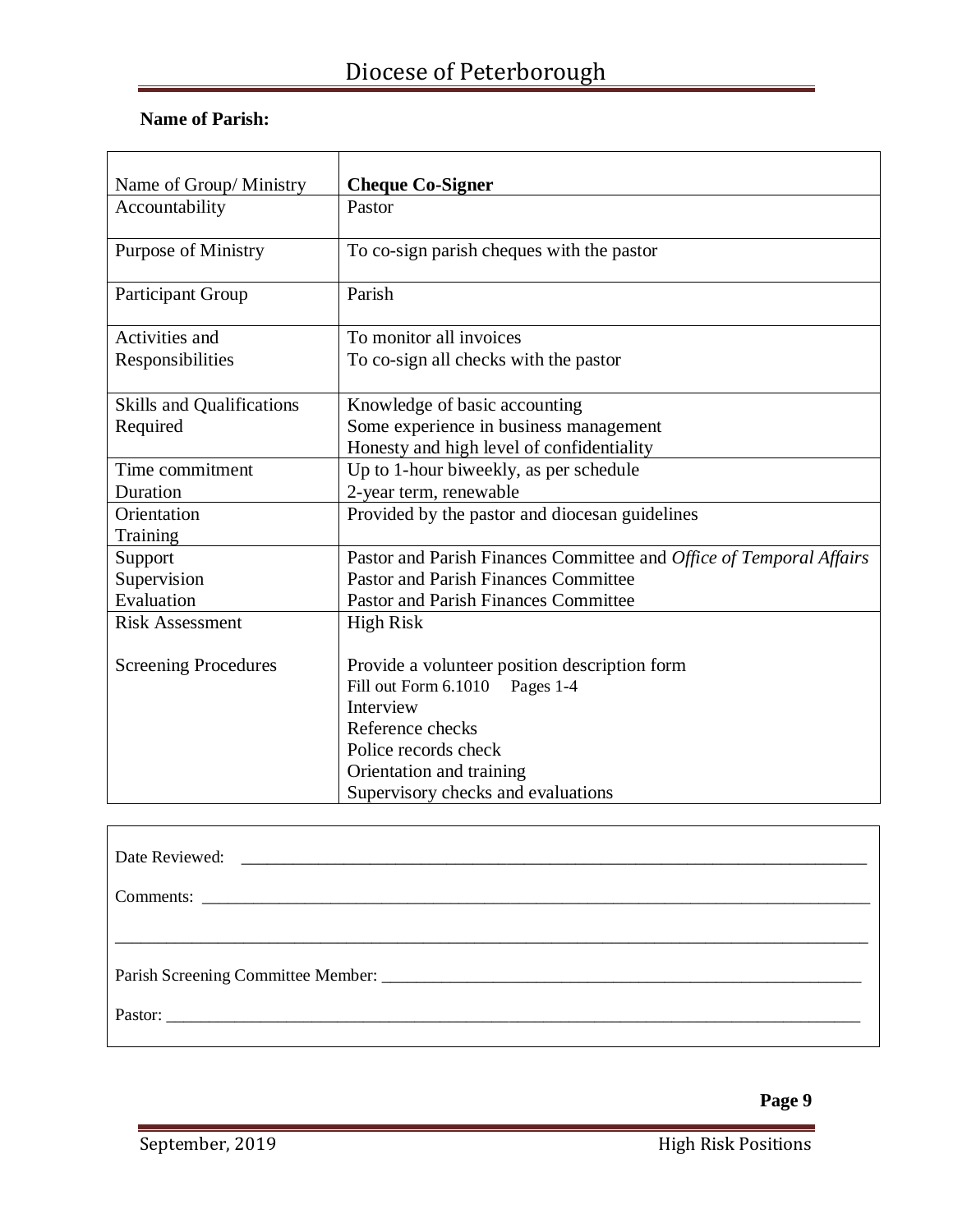| Name of Group/Ministry               | Children's Club Program Leaders / Catholic Girl's League                                                                                                                                                                                                                                                                                                                                                                                                                                                                                                                                                                                                                                                                                                                                                                               |
|--------------------------------------|----------------------------------------------------------------------------------------------------------------------------------------------------------------------------------------------------------------------------------------------------------------------------------------------------------------------------------------------------------------------------------------------------------------------------------------------------------------------------------------------------------------------------------------------------------------------------------------------------------------------------------------------------------------------------------------------------------------------------------------------------------------------------------------------------------------------------------------|
| Accountability                       | Pastor or designate                                                                                                                                                                                                                                                                                                                                                                                                                                                                                                                                                                                                                                                                                                                                                                                                                    |
| Purpose of Ministry                  | Under the direction of the pastor or his designate, The Children's<br>Club Program provides an opportunity for youth children grades 5-8<br>to be actively involved in our parish through sports, service and<br>spiritual opportunities.                                                                                                                                                                                                                                                                                                                                                                                                                                                                                                                                                                                              |
| Participant Group                    | Parish youth, grades 5-9                                                                                                                                                                                                                                                                                                                                                                                                                                                                                                                                                                                                                                                                                                                                                                                                               |
| Activities and Responsibilities      | Plan and supervise activities for youth<br>CGL - report to the CWL Council annually                                                                                                                                                                                                                                                                                                                                                                                                                                                                                                                                                                                                                                                                                                                                                    |
| Skills and Qualifications Required   | • That the leaders be committed, practicing members of the parish<br>faith community<br>• That they know agree with the goals and objectives of the<br>Club/League.<br>• That they have the capacity to relate to children aged10 to 15 years<br>of age in a mature, professional, sympathetic, respectful and<br>personal manner.<br>• That they have the capacity to organize and lead sports, service and<br>spiritual opportunities for young people in a safe and mature<br>manner.<br>• That they have an ability to offer the time necessary for the running<br>of this program.<br>• That they have the ability and willingness to offer the time<br>necessary for the running of this annual program.<br>• That they have the knowledge of correct procedures to follow in<br>cases of suspected neglect or abuse of a child. |
| Time commitment<br>Duration          | Minimum of 4 hours per month<br>Minimum for a 10-month period.                                                                                                                                                                                                                                                                                                                                                                                                                                                                                                                                                                                                                                                                                                                                                                         |
| Orientation<br>Training              | Orientation meeting at the beginning of program                                                                                                                                                                                                                                                                                                                                                                                                                                                                                                                                                                                                                                                                                                                                                                                        |
| Support<br>Supervision<br>Evaluation | Pastor or his designate<br>As parents or guardians of the children for the time under the<br>supervision of the program leaders<br>Pastor or designate                                                                                                                                                                                                                                                                                                                                                                                                                                                                                                                                                                                                                                                                                 |
| <b>Risk Assessment</b>               | High                                                                                                                                                                                                                                                                                                                                                                                                                                                                                                                                                                                                                                                                                                                                                                                                                                   |
| <b>Screening Procedure</b>           | Provided with a position description<br>Fill out pre-printed yellow form Pages 1-4<br>Be interviewed8/11/2010<br>References checked<br>Police records check<br>Supervision and feedback<br>Participant follow-up                                                                                                                                                                                                                                                                                                                                                                                                                                                                                                                                                                                                                       |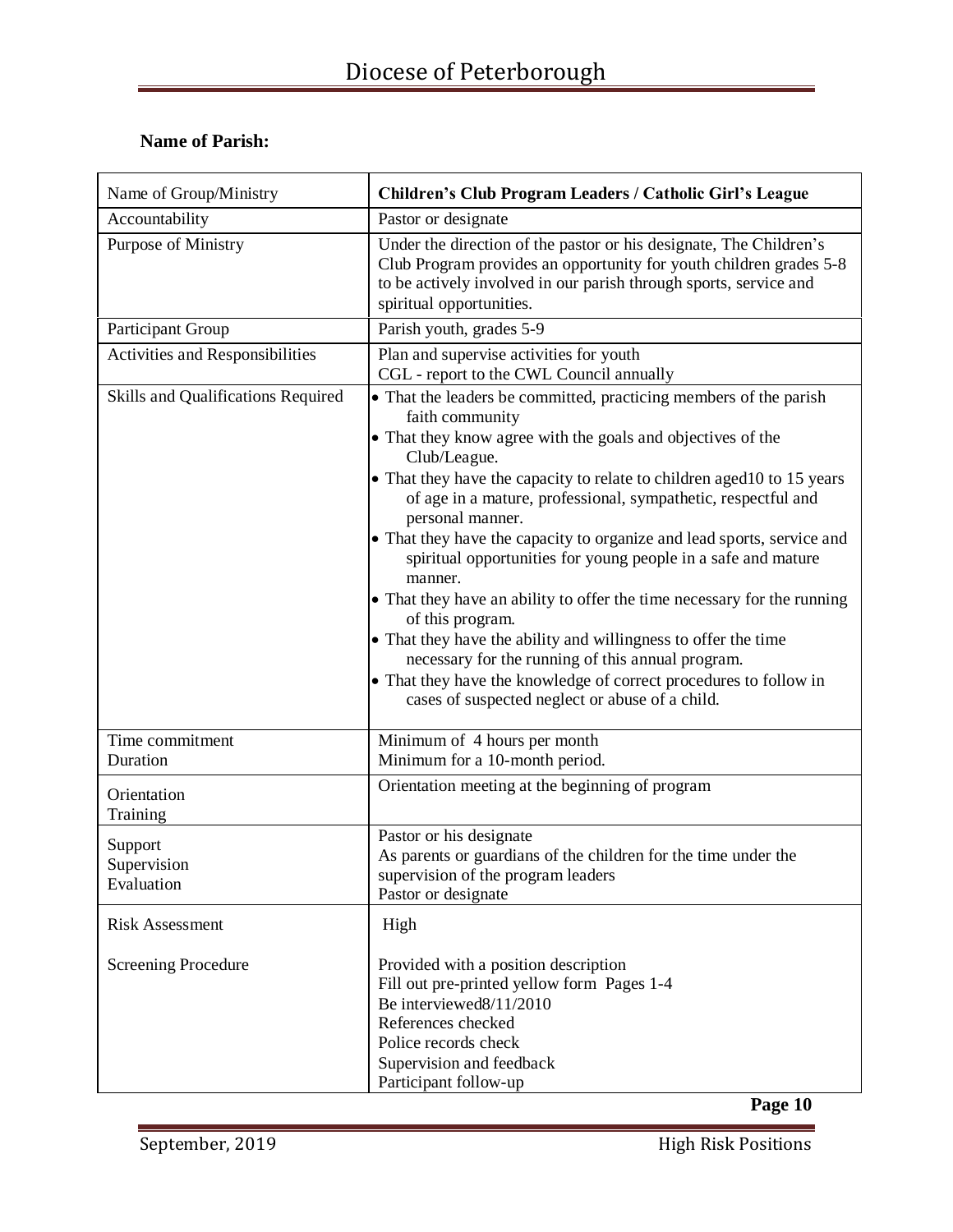| Pastor: |  |
|---------|--|
|         |  |

Page 11

 $\overline{\phantom{a}}$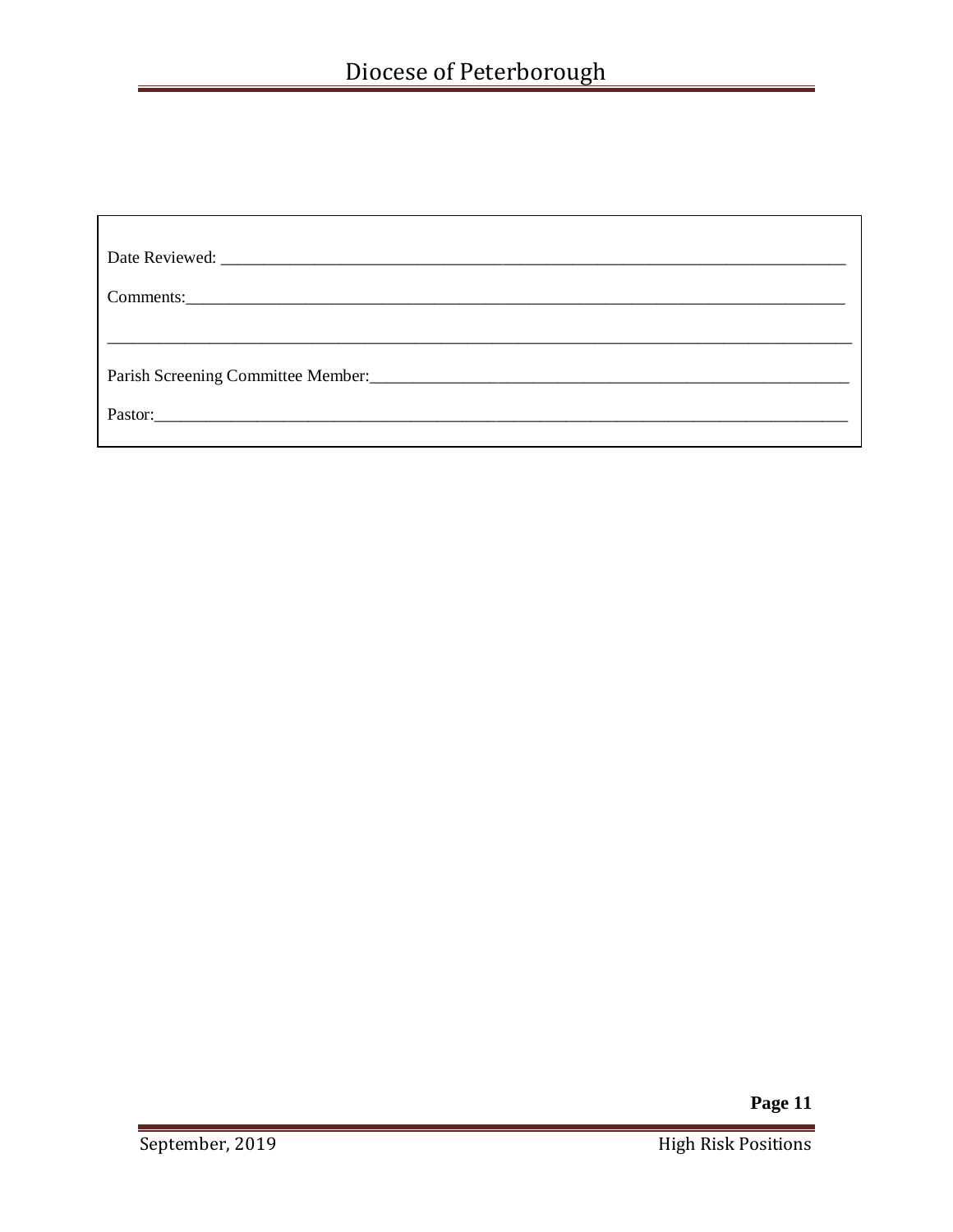| Name of Group/ Ministry          | <b>Children's Liturgy Coordinator</b>                                   |
|----------------------------------|-------------------------------------------------------------------------|
|                                  |                                                                         |
| Accountability                   | Pastor/Parish Team                                                      |
|                                  | Coordinate Children's Liturgy volunteers                                |
| <b>Purpose of Ministry</b>       | Provide children with liturgical readings and activities appropriate to |
|                                  | their age                                                               |
|                                  |                                                                         |
| <b>Participant Group</b>         | Children: ages 4-9                                                      |
| Activities and                   | Recruit, train and schedule volunteers                                  |
| Responsibilities                 | Conduct seasonal meetings to plan liturgies                             |
|                                  | Involve teenagers in a leadership role                                  |
| <b>Skills and Qualifications</b> | Baptized, practicing Catholic                                           |
| Required                         | Work well with children                                                 |
|                                  | Good communication, interpersonal and organizational skills             |
|                                  | Leadership skills with ability to delegate                              |
|                                  | Imaginative and creative                                                |
| <b>Time Commitment</b>           | 8 hours per month                                                       |
| Duration                         | 2-year term, renewable                                                  |
| Orientation                      | Provided by Pastor/Parish team                                          |
| Training                         | On-going training opportunities provided by the parish and/or diocese   |
| Support                          | Pastor/Parish team                                                      |
| Supervision                      | Pastor/Parish team                                                      |
| Evaluation                       | Review annually                                                         |
| <b>Risk Assessment</b>           | <b>High Risk</b>                                                        |
|                                  | Provide a position description form                                     |
| <b>Screening Procedure</b>       | Fill out pre-printed yellow form Pages 1-4                              |
|                                  | Interview                                                               |
|                                  | Reference checks                                                        |
|                                  | Police records Check                                                    |
|                                  | Orientation and training                                                |
|                                  | Supervisory checks and evaluations                                      |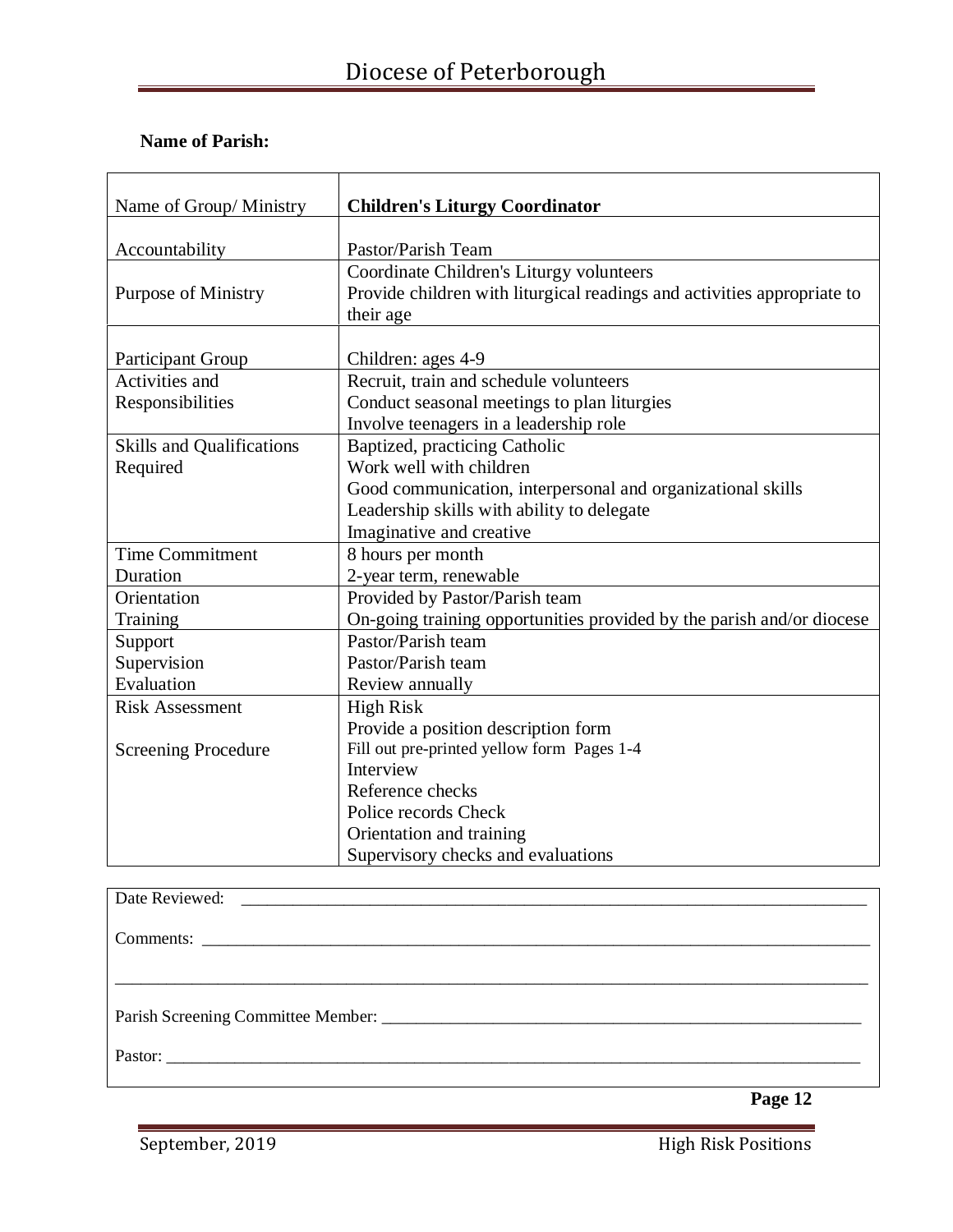| Name of Group/ Ministry          | <b>Children's Liturgy Volunteer</b>                                     |
|----------------------------------|-------------------------------------------------------------------------|
| Accountability                   | Pastor/Parish team and coordinator                                      |
| <b>Purpose of Ministry</b>       | Provide children with liturgical readings and activities appropriate to |
|                                  | their age                                                               |
| Participant Group                | Children; ages 4-9                                                      |
|                                  |                                                                         |
| Activities and                   | Present the word of God and Church teachings to children                |
| Responsibilities                 | Attend seasonal meetings to plan liturgies                              |
|                                  | Involve teenagers in a leadership role                                  |
|                                  | Follow schedule and inform coordinator if unable to attend              |
| <b>Skills and Qualifications</b> | Baptized, practicing Catholic                                           |
| Required                         | Work well with children                                                 |
|                                  | Good communication, interpersonal and organizational skills             |
|                                  | Imaginative and creative                                                |
| Time commitment                  | 2 hours per week, as per schedule                                       |
| Duration                         | 2 years, renewable                                                      |
| Orientation                      | Provided by parish team and coordinator                                 |
| Training                         | Paired up with an experienced volunteer for ongoing training            |
| Support                          | Pastor/Parish team and coordinator                                      |
| Supervision                      | Visits by coordinator during liturgy                                    |
| Evaluation                       | Review annually                                                         |
| <b>Risk Assessment</b>           | <b>High Risk</b>                                                        |
|                                  |                                                                         |
| <b>Screening Procedures</b>      | Provide a position description                                          |
|                                  | Fill out pre-printed yellow form Pages 1-4                              |
|                                  | Interview                                                               |
|                                  | Reference checks                                                        |
|                                  | Police records check                                                    |
|                                  | Orientation and training                                                |
|                                  | Supervisory checks and evaluations                                      |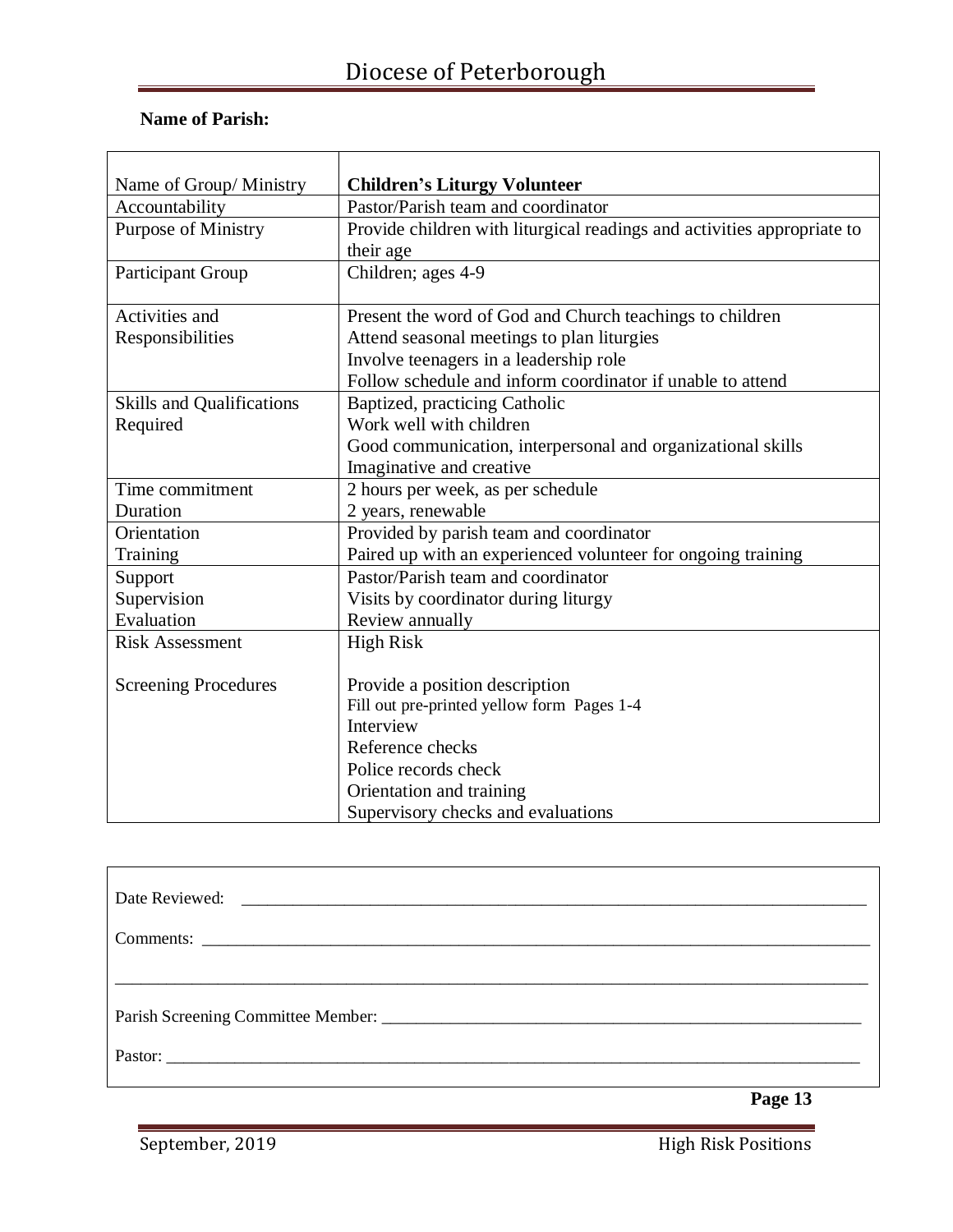### **Name of Parish:**

| Name of Group/ Ministry          | <b>Choir Director of Children/Youth</b>                 |
|----------------------------------|---------------------------------------------------------|
| Accountability                   | Pastor/Parish team and Music/Youth Ministry Coordinator |
| <b>Purpose of Ministry</b>       | Lead children and youth choirs                          |
| <b>Participant Group</b>         | Children and youth                                      |
| Activities and                   | Selection of music and program planning                 |
| Responsibilities                 | Prepare material for choir practice                     |
|                                  | Lead practice once a week                               |
|                                  | Direct choir during liturgy                             |
| <b>Skills and Qualifications</b> | Musical training                                        |
| Required                         | Knowledge of liturgy                                    |
|                                  | Work well with children and youth                       |
|                                  | Good communication and organizational skills            |
| Time commitment                  | Rehearsal: 2 hours per week                             |
|                                  | Mass and other liturgies as required                    |
| Duration                         | 2-year term, renewable                                  |
| Orientation                      | Provided by parish team                                 |
| Training                         | Participation at liturgy seminars                       |
| Support                          | Pastor/Parish team                                      |
| Supervision                      | Pastor/Parish team                                      |
| Evaluation                       | Review annually                                         |
| <b>Risk Assessment</b>           | <b>High Risk</b>                                        |
|                                  |                                                         |
| <b>Screening Procedures</b>      | Provide a position description                          |
|                                  | Fill out pre-printed yellow form Pages 1-4              |
|                                  | Interview                                               |
|                                  | Reference checks                                        |
|                                  | Police records check                                    |
|                                  | Orientation and training                                |
|                                  | Supervisory checks and evaluations                      |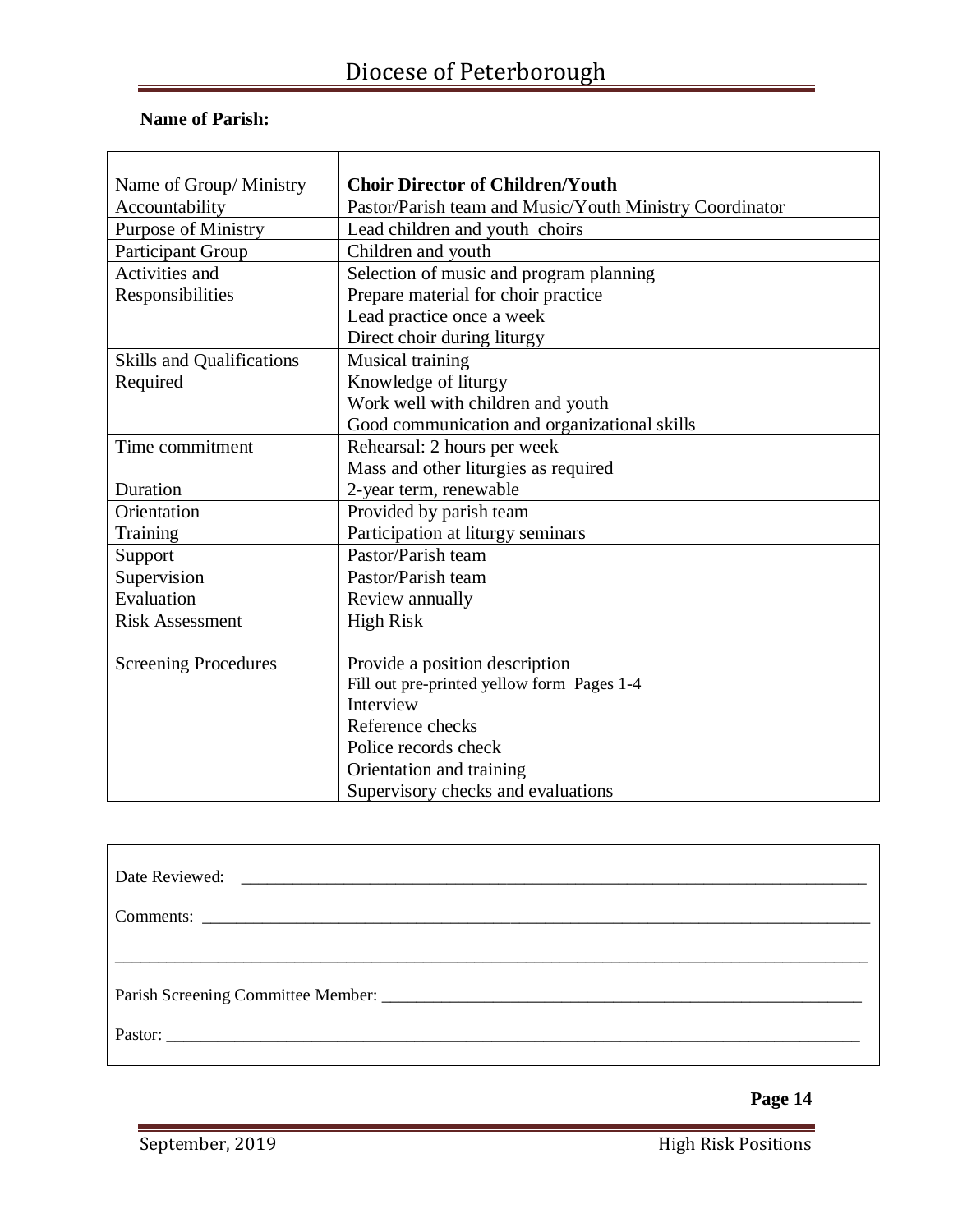| Name of Group/ Ministry          | <b>Collection Counters</b>                                   |
|----------------------------------|--------------------------------------------------------------|
| Accountability                   | Pastor                                                       |
| <b>Purpose of Ministry</b>       | To count money from Mass collections and to record envelopes |
| <b>Participant Group</b>         | Parish                                                       |
| Activities and                   | Two or more individuals per team                             |
| Responsibilities                 | Count money from weekly collections                          |
|                                  | Record envelope contributions on appropriate ledgers         |
|                                  | Make up deposit slips and prepare cash for deposit           |
| <b>Skills and Qualifications</b> | <b>Accounting skills</b>                                     |
| Required                         | Able to work as part of a team                               |
|                                  | Honesty and confidentiality                                  |
| Time commitment                  | 2 hours per week, as per schedule                            |
| Duration                         | 2-year term, renewable                                       |
| Orientation                      | Provided by the pastor                                       |
| Training                         |                                                              |
| Support                          | Pastor                                                       |
| Supervision                      | Pastor                                                       |
| Evaluation                       | Review annually                                              |
| <b>Risk Assessment</b>           | <b>High Risk</b>                                             |
|                                  |                                                              |
| <b>Screening Procedures</b>      | Provide a position description                               |
|                                  | Fill out pre-printed yellow form Pages 1-4                   |
|                                  | Interview                                                    |
|                                  | Reference checks                                             |
|                                  | Police records check                                         |
|                                  | Orientation and training                                     |
|                                  | Supervisory checks and evaluations                           |

| Date Reviewed: |
|----------------|
|                |
|                |
|                |
|                |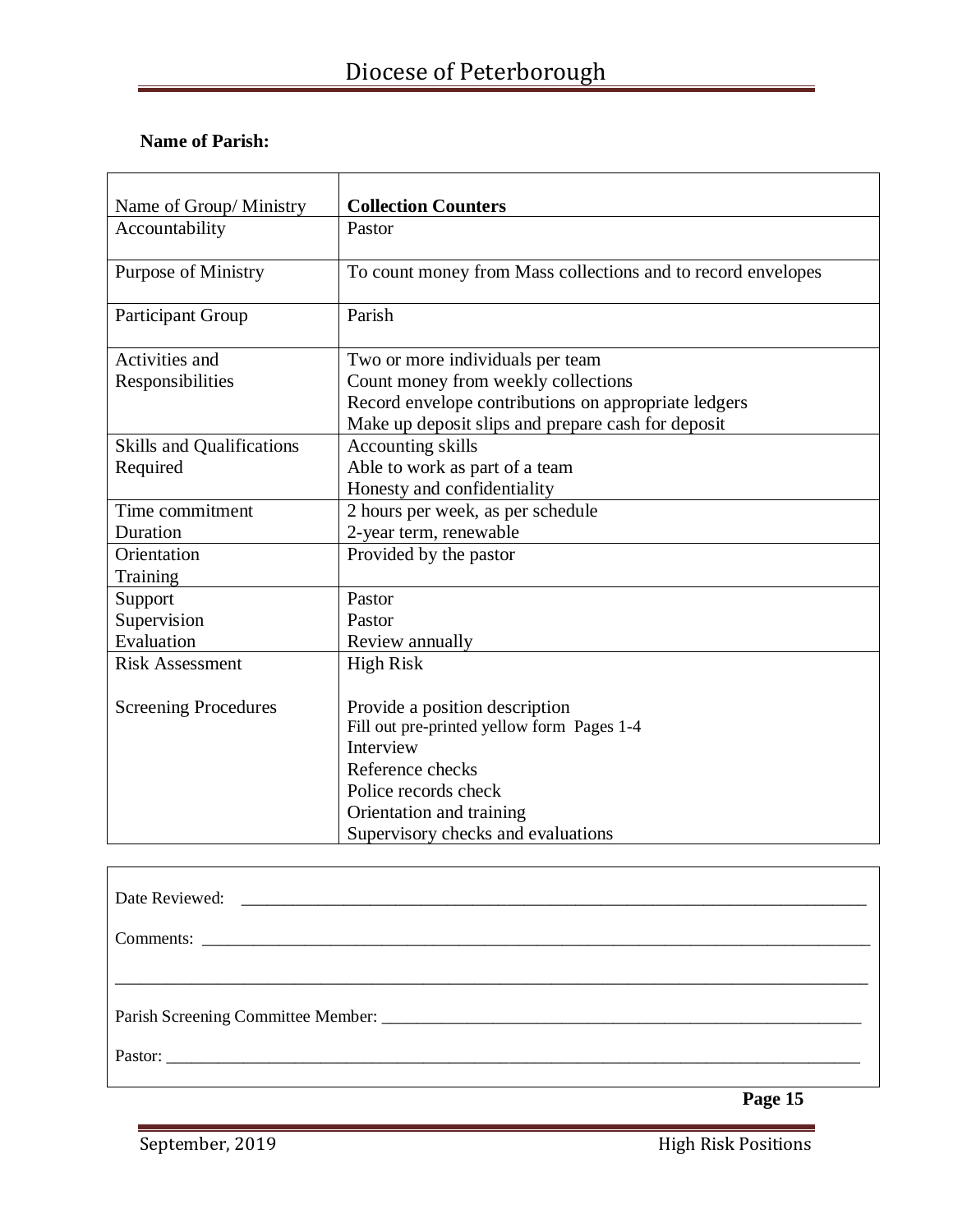| Name of Group/ Ministry          | <b>Extraordinary Eucharistic Minister to the Sick</b>              |
|----------------------------------|--------------------------------------------------------------------|
| Accountability                   | Pastor/Parish team and coordinator                                 |
| <b>Purpose of Ministry</b>       | Bring the Eucharist and the prayerful support of the parish to the |
|                                  | infirm and shut-ins                                                |
| Participant Group                | Infirm and shut-ins                                                |
| Activities and                   | Meet with the infirm and the shut-ins at their homes (or nursing   |
| Responsibilities                 | homes)                                                             |
|                                  | Follow the schedule provided and find a replacement when unable to |
|                                  | fulfil duties                                                      |
|                                  | Inform coordinator of visits                                       |
|                                  | Maintain confidentiality                                           |
| <b>Skills and Qualifications</b> | Baptized, practicing Catholic                                      |
| Required                         | Patient and dependable                                             |
|                                  | Good listening skills                                              |
| Time commitment                  | 2 hours per week as per schedule                                   |
| Duration                         | 2-year term, renewable                                             |
| Orientation                      | Provided by Parish team and /or coordinator                        |
| Training                         | Experienced volunteers bring new volunteer along during visits     |
|                                  | Annual training workshop                                           |
| Support                          | Pastor/Parish team and coordinator                                 |
| Supervision                      | Random calls to participants                                       |
| Evaluation                       | Review annually                                                    |
| <b>Risk Assessment</b>           | High risk                                                          |
|                                  |                                                                    |
| <b>Screening Procedures</b>      | Provide a Position Description Form                                |
|                                  | Fill out pre-printed yellow form Pages 1-4                         |
|                                  | Interview                                                          |
|                                  | <b>Reference Checks</b>                                            |
|                                  | Police records check                                               |
|                                  | Orientation and training                                           |
|                                  | Supervisory checks and evaluations                                 |

| Parish Screening Committee Member: |  |  |
|------------------------------------|--|--|
|                                    |  |  |

**Page 16**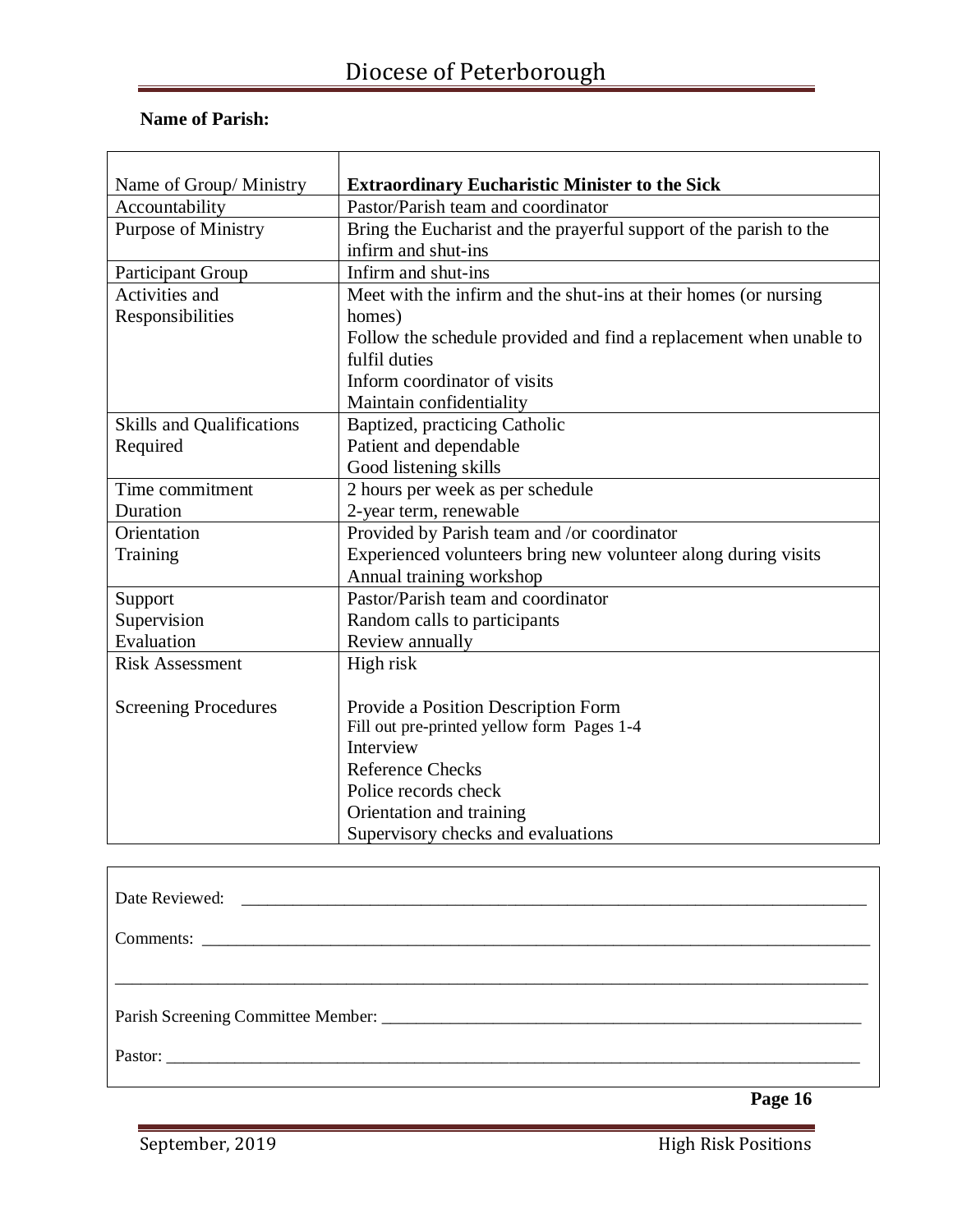| Name of Group/ Ministry          | <b>Gift Card Sellers</b>                                        |
|----------------------------------|-----------------------------------------------------------------|
| Accountability                   | Pastor                                                          |
| Purpose of Ministry              | To sell gift cards for a percentage of cost to go to the church |
| Participant Group                | Parish                                                          |
| Activities and                   | To be responsible for case of several gift cards                |
| Responsibilities                 | To sell the gift cards                                          |
|                                  |                                                                 |
| <b>Skills and Qualifications</b> | Knowledge of basic record keeping                               |
| Required                         | Strong skill base in dealing with the public                    |
|                                  | Honesty and high level of confidentiality                       |
| Time commitment                  | Up to 1 hour monthly, as per schedule                           |
| Duration                         | 2-year term, renewable                                          |
| Orientation                      | Provided by the pastor and diocesan guidelines                  |
| Training                         |                                                                 |
| Support                          | <b>Pastor and Parish Finances Committee</b>                     |
| Supervision                      |                                                                 |
| Evaluation                       |                                                                 |
| <b>Risk Assessment</b>           | <b>High Risk</b>                                                |
| <b>Screening Procedures</b>      | Provide a volunteer position description form                   |
|                                  | Fill out Form 6.1010 Pages 1-4                                  |
|                                  | Interview                                                       |
|                                  | Reference checks                                                |
|                                  | Police records check                                            |
|                                  | Orientation and training                                        |
|                                  | Supervisory checks and evaluations                              |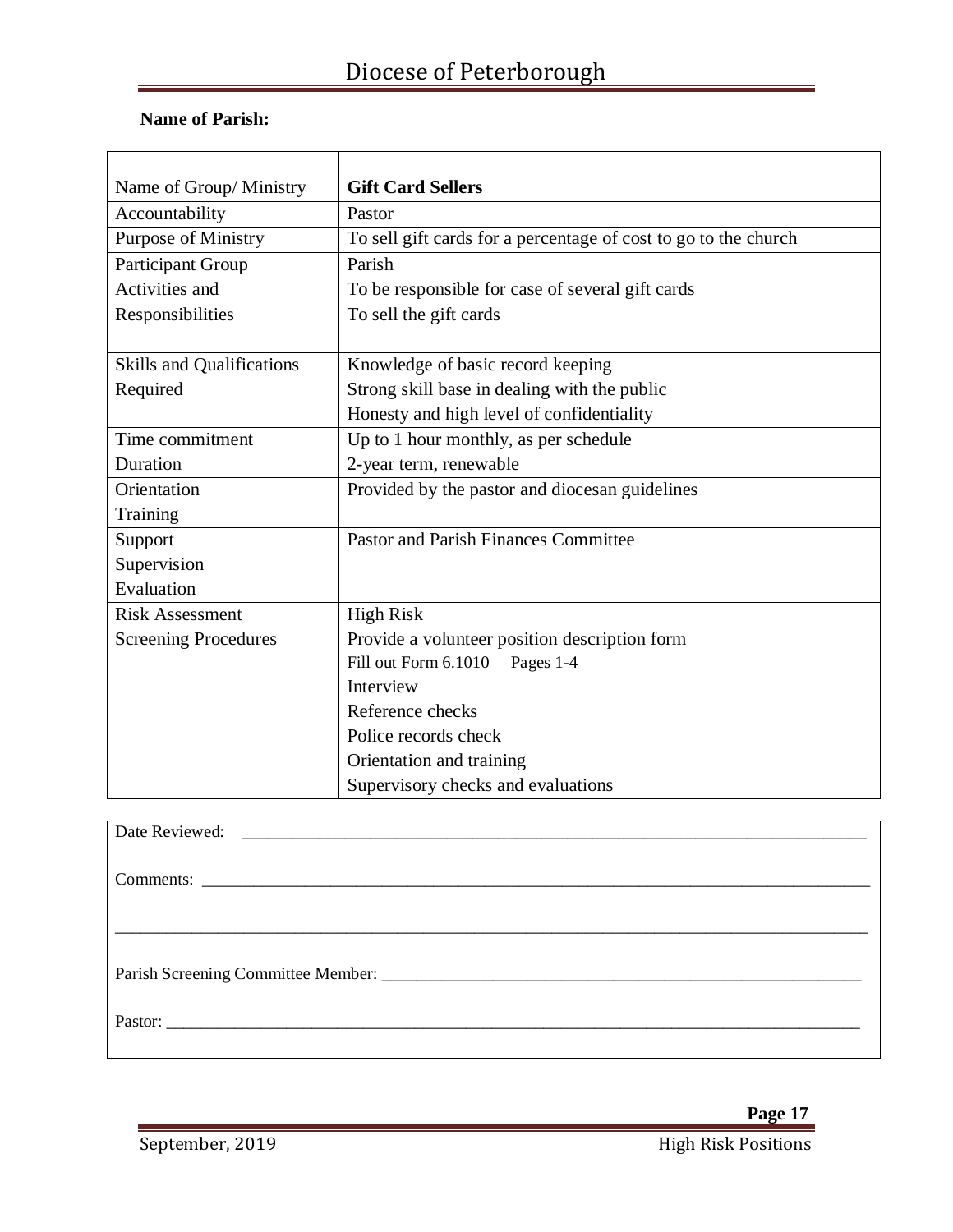#### **Name of Parish:**

| Name of Group/Ministry           | <b>Minister to the Inmates of the Prison</b>                          |
|----------------------------------|-----------------------------------------------------------------------|
| Accountability                   | Parish team and coordinator of Prison Volunteers                      |
| <b>Purpose of Ministry</b>       | Bring the Eucharist and the prayerful support of the parish to the    |
|                                  | inmates                                                               |
| Participant Group                | Inmates                                                               |
| Activities and                   | Meet with the inmates in a designated area of the prison facility     |
| Responsibilities                 | Follow the schedule provided and find a replacement when unable to    |
|                                  | fulfill duties                                                        |
|                                  | Escort an inmate who is eligible for a pass to attend Mass in a local |
|                                  | church                                                                |
|                                  | Inform coordinator of visits                                          |
|                                  | Maintain confidentiality                                              |
| <b>Skills and Qualifications</b> | Baptized, practicing Catholic                                         |
| Required                         | Patient and dependable                                                |
|                                  | Good listening skills                                                 |
| Time commitment                  | 2 hours per week as per schedule                                      |
| Duration                         | 2-year term, renewable                                                |
| Orientation                      | Provided by Parish team and /or Prison Volunteer coordinator          |
| Training                         | Experienced volunteers bring new volunteer along during visits        |
|                                  | Annual training workshop                                              |
| Support                          | Parish team and Prison Volunteer Coordinator                          |
| Supervision                      | Parish team and Prison Volunteer Coordinator                          |
| Evaluation                       | Review annually                                                       |
| <b>Risk Assessment</b>           | High risk                                                             |
| <b>Screening Procedures</b>      |                                                                       |
|                                  | Provide a Position Description Form                                   |
|                                  | Fill out pre-printed yellow form Pages 1-4                            |
|                                  | Interview                                                             |
|                                  | <b>Reference Checks</b>                                               |
|                                  | Police records check                                                  |
|                                  | Orientation and training                                              |
|                                  | Supervisory checks and evaluations                                    |

| Parish Screening Committee Member: |
|------------------------------------|
|                                    |
|                                    |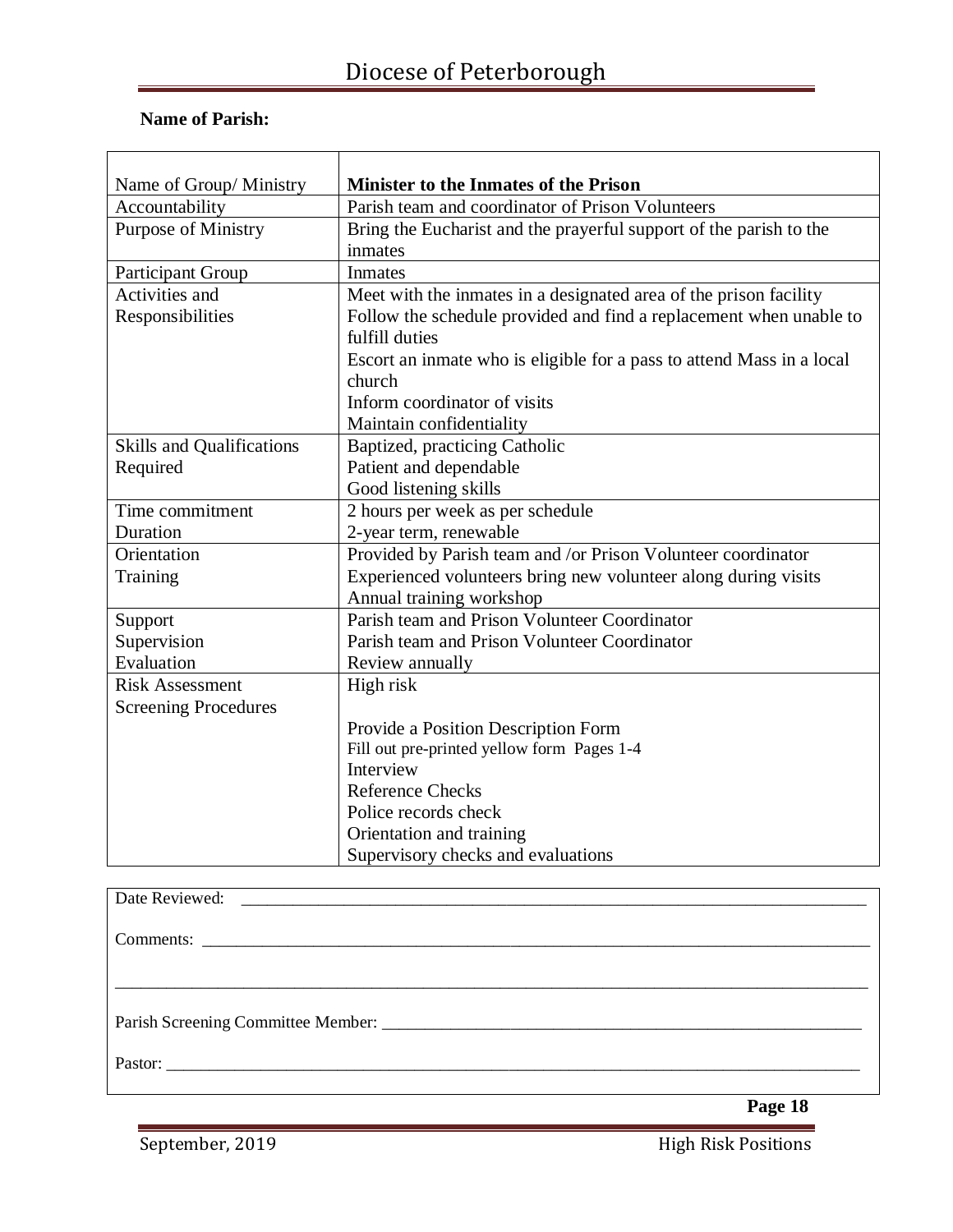### **Name of Parish:**

| Name of Group/ Ministry          | <b>Parish Key Holder</b>                                                                                             |
|----------------------------------|----------------------------------------------------------------------------------------------------------------------|
| Accountability                   | Pastor                                                                                                               |
| <b>Purpose of Ministry</b>       | To provide security to ensure that the property is securely maintained<br>with a list of those who hold keys.        |
| <b>Participant Group</b>         | A registered parishioner who is a ministry leader or volunteer.                                                      |
| Activities and                   | Associated with another ministry to justify having a key                                                             |
| Responsibilities                 | Keep the key in a secure location and report a loss of a key                                                         |
|                                  | immediately to the parish office.                                                                                    |
|                                  | Follow the procedures set out to record the use of keys for the parish<br>Return the key upon request of the pastor. |
| <b>Skills and Qualifications</b> | Honest and trustworthy                                                                                               |
| Required                         | As defined in the ministry                                                                                           |
|                                  |                                                                                                                      |
| Time commitment                  | As defined in their ministry                                                                                         |
| Duration                         |                                                                                                                      |
| Orientation                      | Provided by pastor or parish team                                                                                    |
| Training                         |                                                                                                                      |
| Support                          | The Pastor                                                                                                           |
| Supervision                      | The Pastor or parish team                                                                                            |
| Evaluation                       |                                                                                                                      |
| <b>Risk Assessment</b>           | High (Not vulnerable sector)                                                                                         |
| <b>Screening Procedures</b>      | Provide a position description                                                                                       |
|                                  | Fill out pre-printed yellow form Pages 1-4                                                                           |
|                                  | Interview                                                                                                            |
|                                  | Reference checks                                                                                                     |
|                                  | Police Check                                                                                                         |
|                                  | Orientation and training                                                                                             |
|                                  |                                                                                                                      |

| Date Reviewed: |                             |  |
|----------------|-----------------------------|--|
|                |                             |  |
|                |                             |  |
|                |                             |  |
| Pastor:        |                             |  |
|                | $\sim$ $\sim$ $\sim$ $\sim$ |  |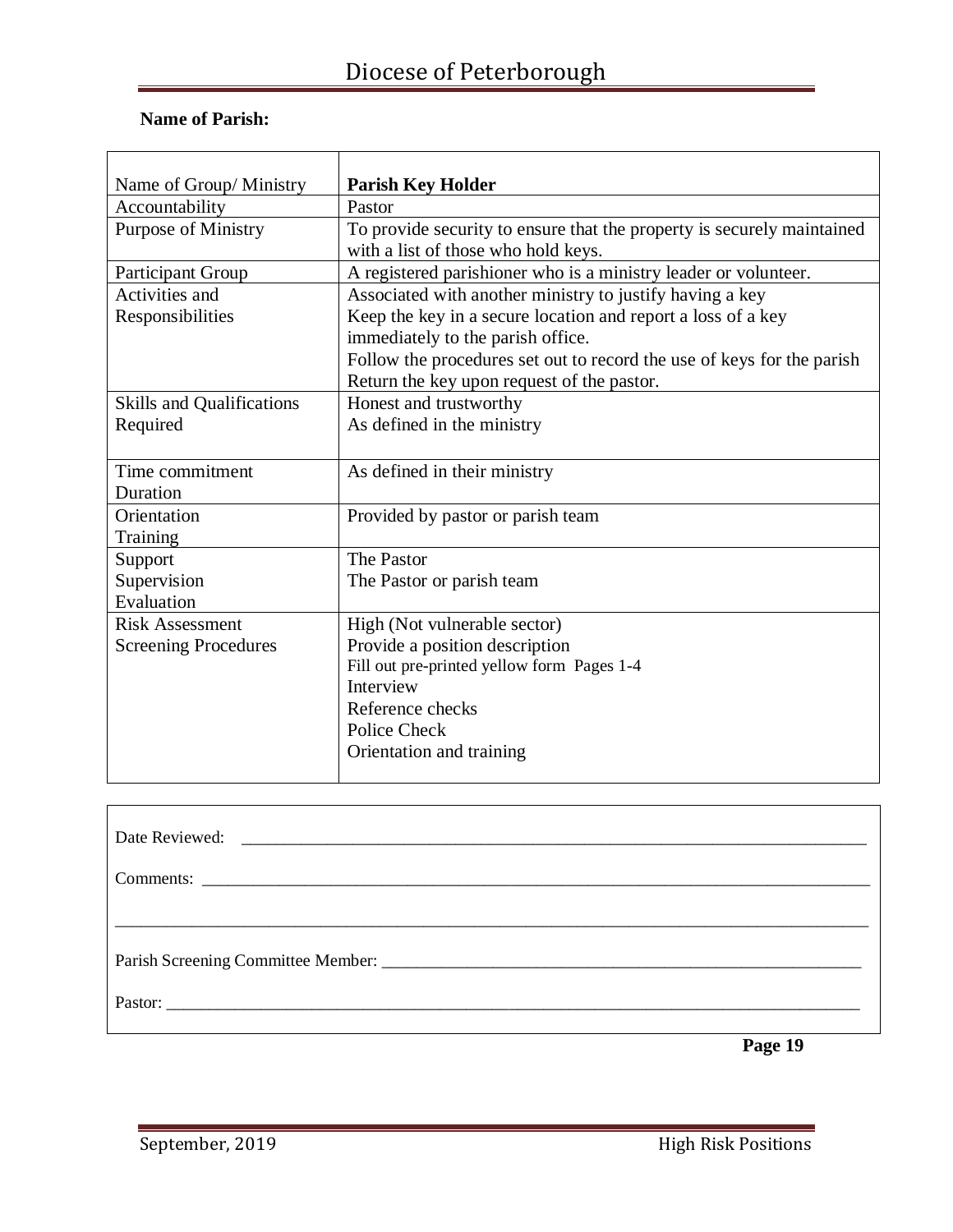| Name of Group/ Ministry          | <b>Religious Articles Purchaser/Vendor</b>                           |
|----------------------------------|----------------------------------------------------------------------|
| Accountability                   | Pastor                                                               |
| <b>Purpose of Ministry</b>       | To provide an opportunity for parishioners to purchase religious     |
|                                  | articles and books at the parish during scheduled hours.             |
| Participant Group                | A Registered Parishioner                                             |
| Activities and                   | Purchase for sale articles during scheduled hours.                   |
| Responsibilities                 | Assist arrangement of religious articles in display cabinet or on    |
|                                  | display and ensure the display is tidy and secure.                   |
|                                  | Assist customers in purchasing and making change.                    |
|                                  | Count cash at the beginning and at the end of a shift, ensuring that |
|                                  | funds and sales are balanced.                                        |
|                                  | Communicate any issues that arise regarding parishioner's requests   |
|                                  | and/or concerns to the pastor.                                       |
| <b>Skills and Qualifications</b> | Honest and trustworthy                                               |
| Required                         | <b>Computation skills</b>                                            |
|                                  | Recordkeeping skills                                                 |
|                                  | Knowledge of religious articles being sold at the parish.            |
| Time commitment                  | 1-2-year term                                                        |
| Duration                         |                                                                      |
| Orientation                      | Standard Parish Orientation and training provided by previous        |
| Training                         | Religious Articles Purchaser/Vendor                                  |
| Support                          | The Pastor                                                           |
| Supervision                      | The Pastor                                                           |
| Evaluation                       |                                                                      |
| <b>Risk Assessment</b>           | High                                                                 |
| <b>Screening Procedures</b>      | Provide a position description                                       |
|                                  | Fill out pre-printed yellow form Pages 1-4                           |
|                                  | Interview                                                            |
|                                  | Reference checks                                                     |
|                                  | Police Check                                                         |
|                                  | Orientation and training                                             |

 **Page 20**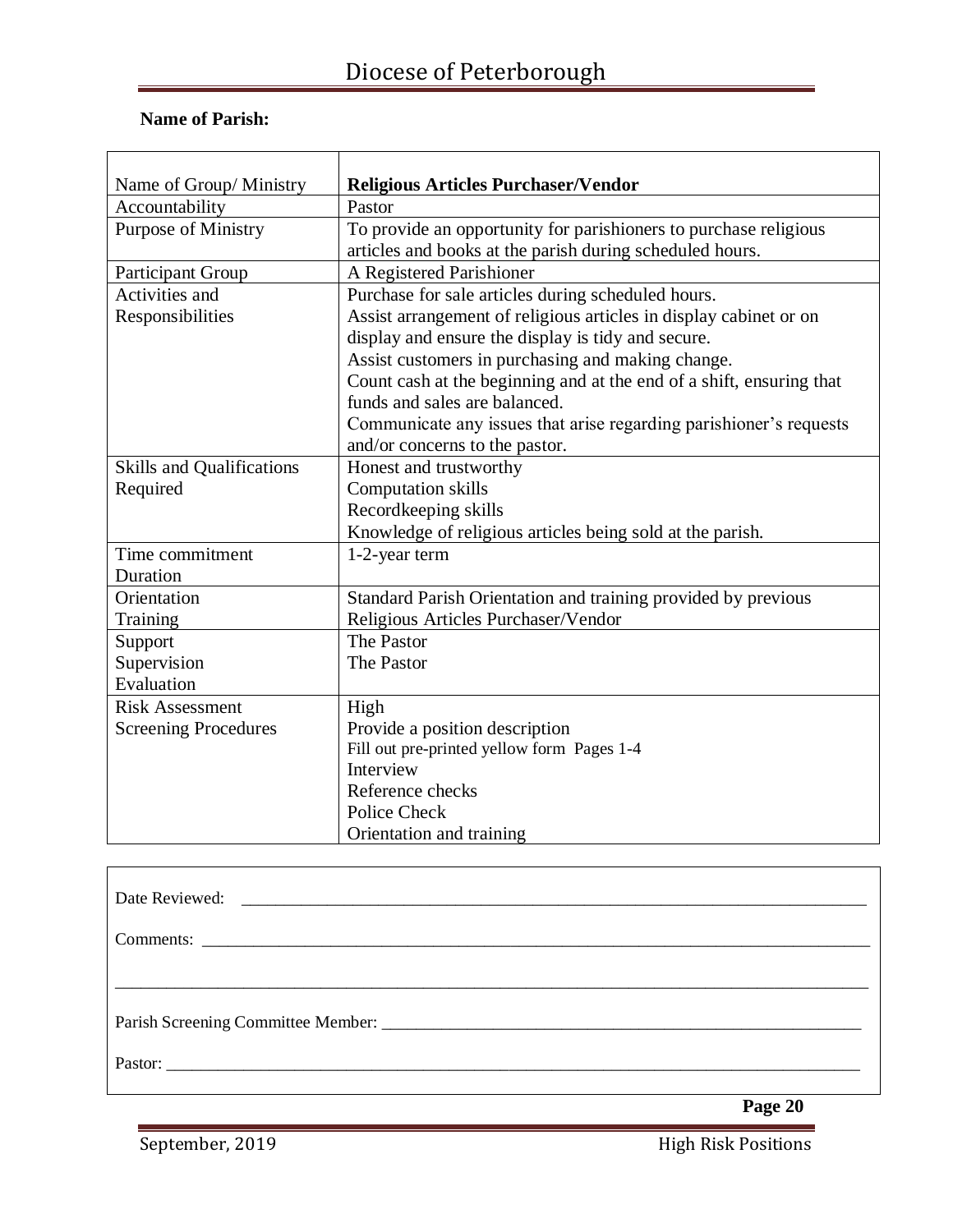| Name of Group/Ministry                               | <b>Sacrament Parish Program Leaders</b>                                                                                                                                                                                                                                                                                                                                                                                                                                                                                                                                                                                                                                        |
|------------------------------------------------------|--------------------------------------------------------------------------------------------------------------------------------------------------------------------------------------------------------------------------------------------------------------------------------------------------------------------------------------------------------------------------------------------------------------------------------------------------------------------------------------------------------------------------------------------------------------------------------------------------------------------------------------------------------------------------------|
| Accountability                                       | Pastor or his designate                                                                                                                                                                                                                                                                                                                                                                                                                                                                                                                                                                                                                                                        |
| Purpose of Ministry                                  | Under the direction of the pastor or his designate, the confirmation<br>program leaders help organize and lead the parish segment of the<br>preparation for and the celebration of this sacrament by the grade<br>eight students of the parish community.                                                                                                                                                                                                                                                                                                                                                                                                                      |
| Participant Group                                    | Parish Youth in Grades 2-8                                                                                                                                                                                                                                                                                                                                                                                                                                                                                                                                                                                                                                                     |
| Activities and Responsibilities                      | The "parish segment" includes teacher meetings, parent meetings,<br>and a retreat with the students, study sessions and Liturgical<br>ceremonies.                                                                                                                                                                                                                                                                                                                                                                                                                                                                                                                              |
| Skills and Qualifications Required                   | That the leaders be committed, practicing members of the parish<br>$\bullet$<br>faith community<br>That they know, agree with and have personally celebrated the<br>$\bullet$<br>reception of the sacrament of confirmation.<br>That they have the capacity to teach and relate to children 7 to 14<br>$\bullet$<br>years of age in a mature professional, sympathetic, respectful and<br>personal manner.<br>That they have the ability and willingness to offer the time<br>$\bullet$<br>necessary for the running of this annual program<br>That they have the knowledge of correct procedures to follow in<br>$\bullet$<br>cases of suspected neglect or abuse of a child. |
| Time commitment                                      | 2 hours per month                                                                                                                                                                                                                                                                                                                                                                                                                                                                                                                                                                                                                                                              |
| Duration                                             | 4-month period                                                                                                                                                                                                                                                                                                                                                                                                                                                                                                                                                                                                                                                                 |
| Orientation / Training                               | Orientation meeting at the beginning of program                                                                                                                                                                                                                                                                                                                                                                                                                                                                                                                                                                                                                                |
| Support<br>Supervision<br>Evaluation                 | Pastor or his designate<br>To parents or guardians of the children for the time under the<br>supervision of the program leaders                                                                                                                                                                                                                                                                                                                                                                                                                                                                                                                                                |
| <b>Risk Assessment</b><br><b>Screening Procedure</b> | High<br>Provided with a position description<br>Fill out pre-printed yellow form Pages 1-4<br>Be interviewed,<br>References checked<br>Police records check<br>Supervision and feedback<br>Participant follow-up                                                                                                                                                                                                                                                                                                                                                                                                                                                               |

| Parish Screening Committee Member: |         |
|------------------------------------|---------|
|                                    |         |
|                                    | Page 21 |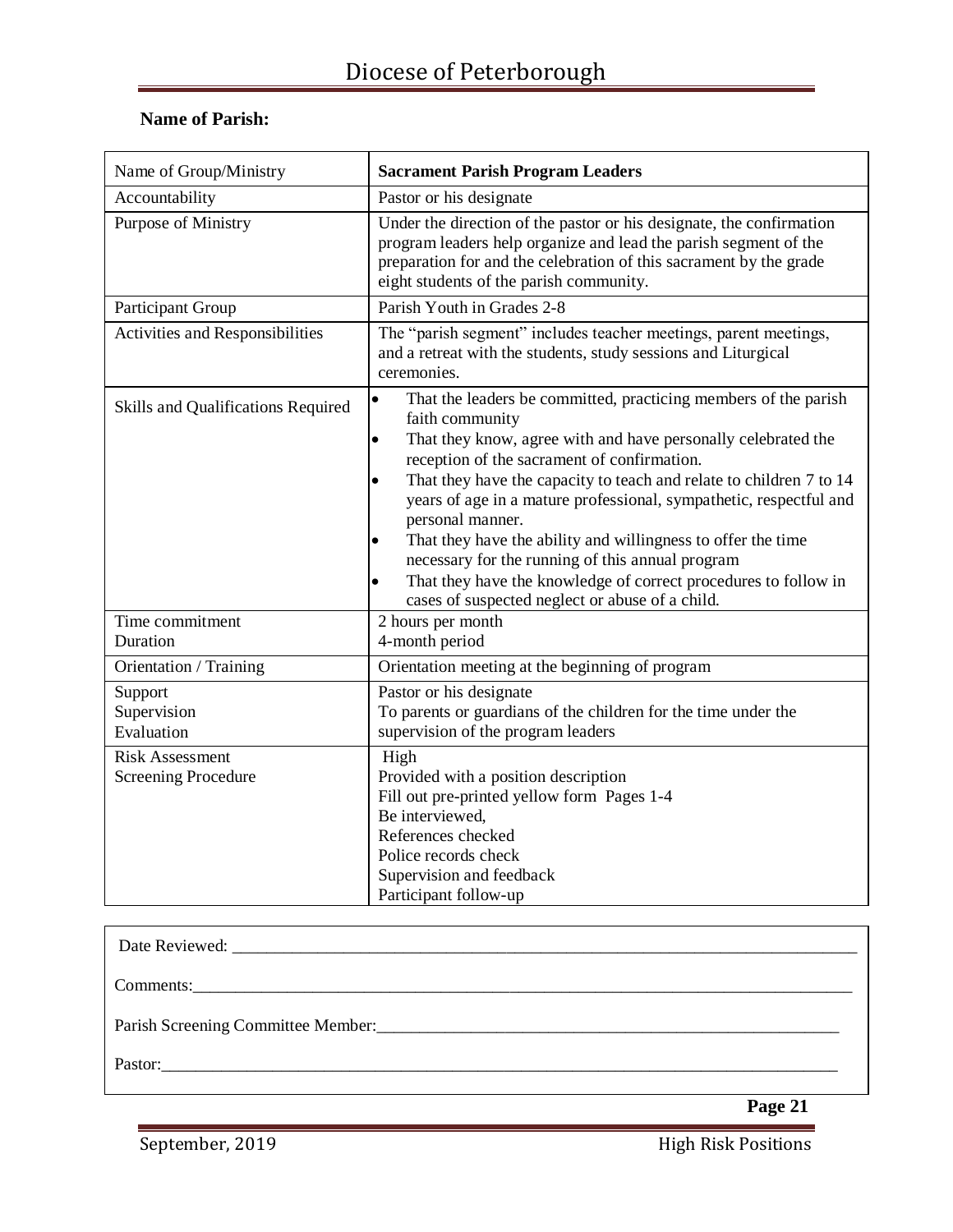| Name of Group/ Ministry          | <b>Youth Group Leader</b>                                          |
|----------------------------------|--------------------------------------------------------------------|
| Accountability                   | Pastor/Parish team and Youth Ministry Coordinator                  |
| Purpose of Ministry              | To assist in planning and organizing youth activities              |
| Participant Group                | <b>Youth Group</b>                                                 |
| Activities and                   | Facilitate and attend meetings                                     |
| Responsibilities                 | Supervise social and spiritual activities                          |
|                                  | Prepare liturgies with the coordinator and youth group as required |
|                                  | Record information and maintain records                            |
|                                  | Attend planning meetings                                           |
| <b>Skills and Qualifications</b> | Baptized, practicing Catholic                                      |
| Required                         | Work well with youth                                               |
|                                  | Good communication, interpersonal and organizational skills        |
|                                  | Ability to take direction, to lead and to delegate                 |
| Time commitment                  | 3-4 hours per week, increased during peak times                    |
| Duration                         | 2-year term, renewable                                             |
| Orientation                      | Provided by the youth ministry coordinator and the Parish team     |
| Training                         | Ongoing training and attendance at seminars and workshops          |
| Support                          | Pastor/Parish Team and Youth Ministry coordinator                  |
| Supervision                      | Scheduled by the Parish team and the youth Ministry coordinator    |
| Evaluation                       | Review annually                                                    |
| <b>Risk Assessment</b>           | <b>High Risk</b>                                                   |
|                                  |                                                                    |
| <b>Screening Procedures</b>      | Provide a position description                                     |
|                                  | Fill out pre-printed yellow form Pages 1-4                         |
|                                  | Interview                                                          |
|                                  | Reference checks                                                   |
|                                  | Police records check                                               |
|                                  | Orientation and training                                           |
|                                  | Supervisory checks and evaluations                                 |

| Date Reviewed: |
|----------------|
|                |
|                |
|                |
|                |
|                |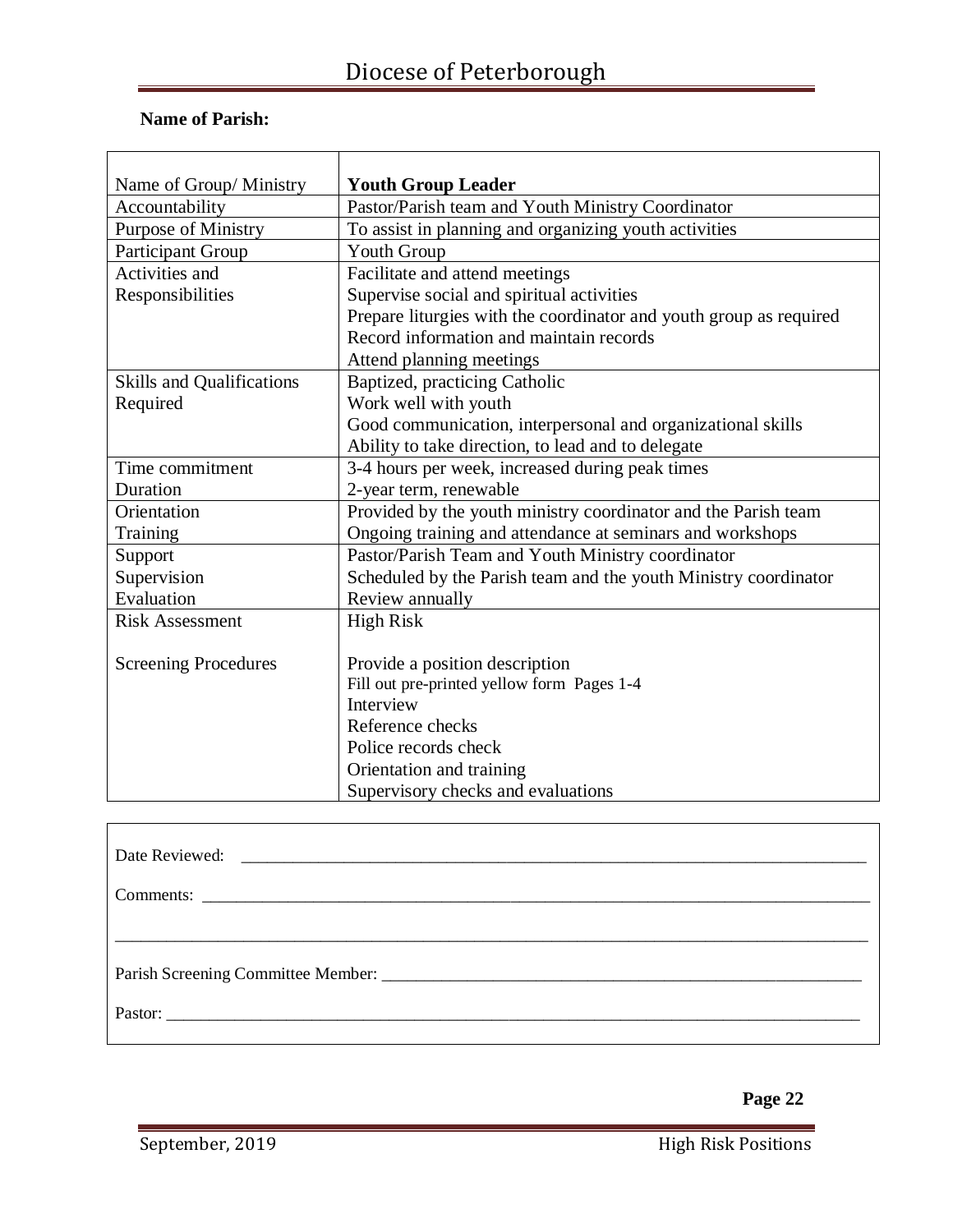| Name of Group/Ministry           | <b>Youth Ministry Coordinator</b>                           |
|----------------------------------|-------------------------------------------------------------|
| Accountability                   | Pastor/Parish Team                                          |
| <b>Purpose of Ministry</b>       | Coordinate Programs and activities for youth                |
| Participant Group                | Youth                                                       |
| Activities and                   | Coordinate programs and activities involving youth          |
| Responsibilities                 | Develop youth leadership                                    |
|                                  | Serve as representative for youth to other parish agencies  |
| <b>Skills and Qualifications</b> | Baptized, practicing Catholic                               |
| Required                         | Work well with children and youth                           |
|                                  | Good communication, interpersonal and organizational skills |
|                                  | Imaginative and creative                                    |
|                                  | Knowledge of Child and Family Service Act.                  |
| Time commitment                  | 3-5 hours per week plus additional hours as required        |
| Duration                         | 2-year term, renewable                                      |
| Orientation                      | Provided by Pastor/Parish team                              |
| Training                         | Ongoing training and attendance at seminars and workshops   |
| Support                          | Parish team and Diocesan Youth Council (VEYO)               |
| Supervision                      | Parish team                                                 |
| Evaluation                       | Review annually                                             |
| <b>Risk Assessment</b>           | <b>High Risk</b>                                            |
|                                  |                                                             |
| <b>Screening Procedures</b>      | Provide a Position description form                         |
|                                  | Fill out pre-printed yellow form Pages 1-4                  |
|                                  | Interview                                                   |
|                                  | Reference checks                                            |
|                                  | Police records checks                                       |
|                                  | Orientation and training                                    |
|                                  | Supervisory checks and evaluations                          |